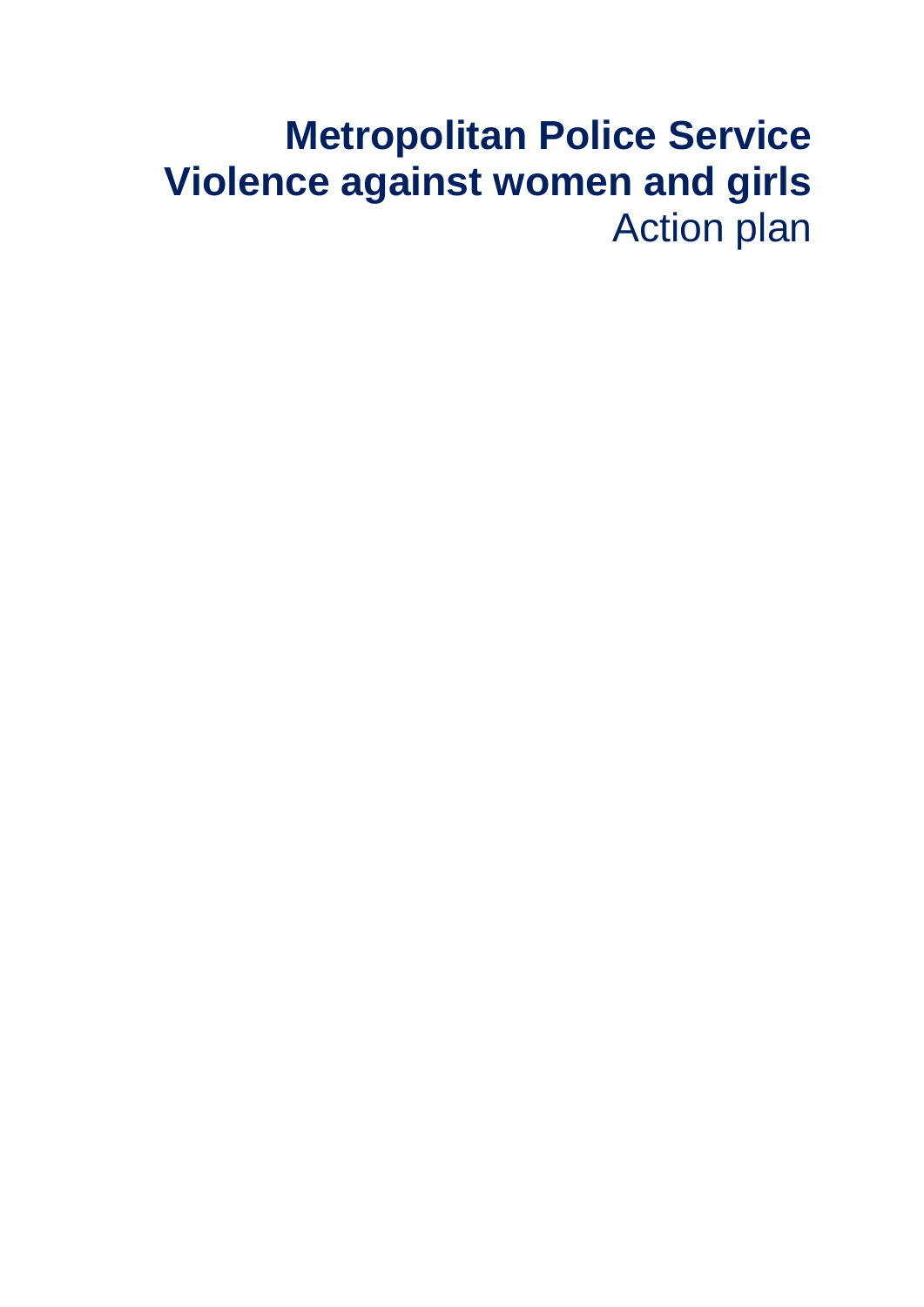#### Contents

| 1.                                                                                       |  |
|------------------------------------------------------------------------------------------|--|
| 2.                                                                                       |  |
| Working with our partners and with women to improve prevention and victim care. 20<br>3. |  |
| Bringing perpetrators to justice and improving criminal justice outcomes for<br>4.       |  |
|                                                                                          |  |
| 5.                                                                                       |  |
|                                                                                          |  |
|                                                                                          |  |
|                                                                                          |  |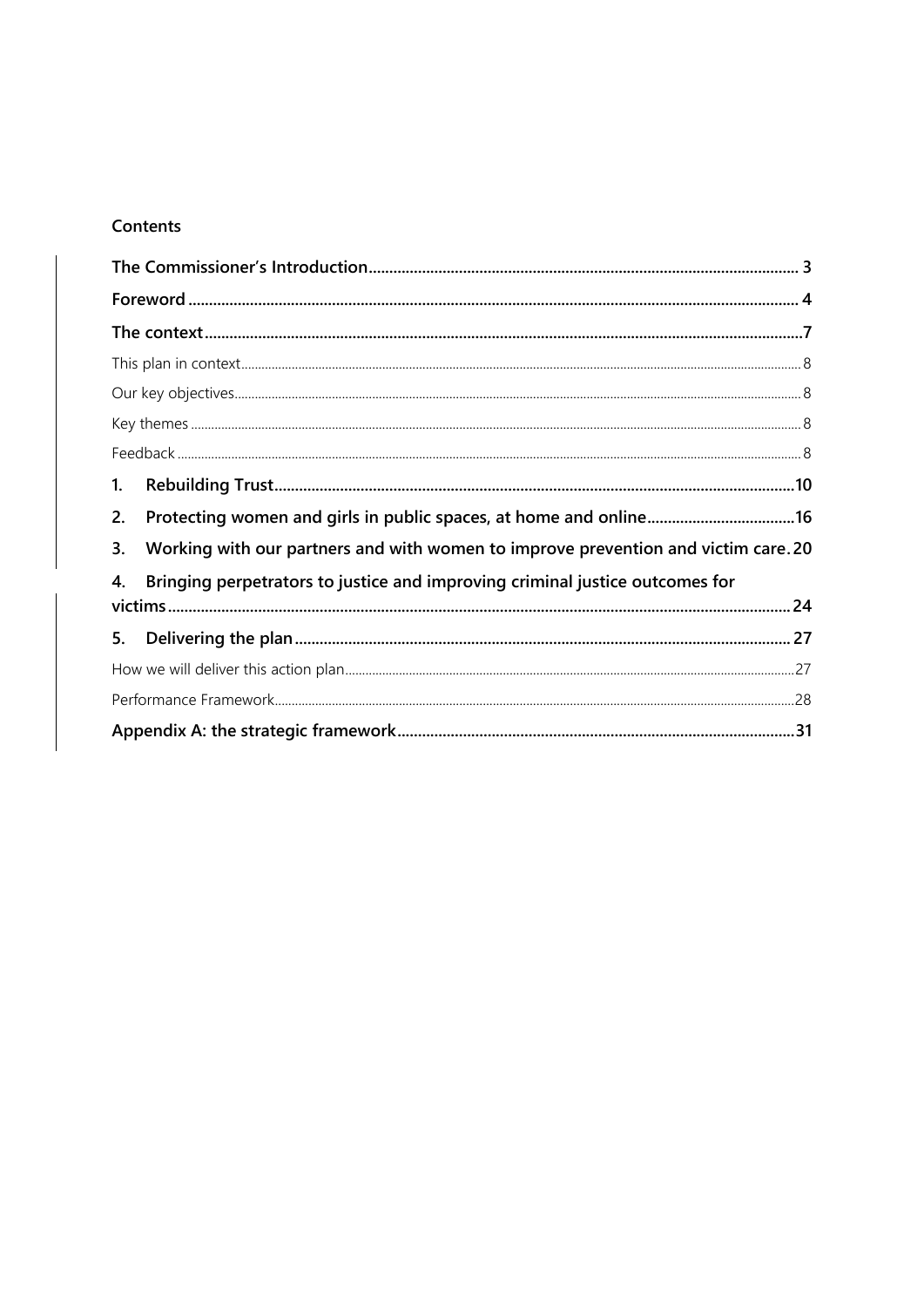### <span id="page-2-0"></span>The Commissioner's Introduction

Tackling violence remains our top operational priority, including crimes that disproportionately affect women and girls, such as domestic abuse and sexual violence. Male violence against women and girls has a profound and long-lasting impact on those directly affected, shattering the lives of victims, their families and those closest to them. Such violence also affects local communities and impacts on how safe people feel where they live, and how confident they are in their local police service.

We will not stop in our mission to tackle violence perpetrated by men against women and girls, and to give our public the confidence they need to trust that we'll always uphold the highest professional standards in policing.

The Met I know and love wants to improve. Our officers are ready to serve, day in and day out, and choose to risk their own lives to save and protect others. We will do all we can with our partners and stakeholders across London and the UK to prevent male violence towards women and girls. Where violence does occur, we will be relentless in our mission to bring offenders to justice, and to give victims the care and support they need and deserve.

Crosside Did

Cressida Dick Commissioner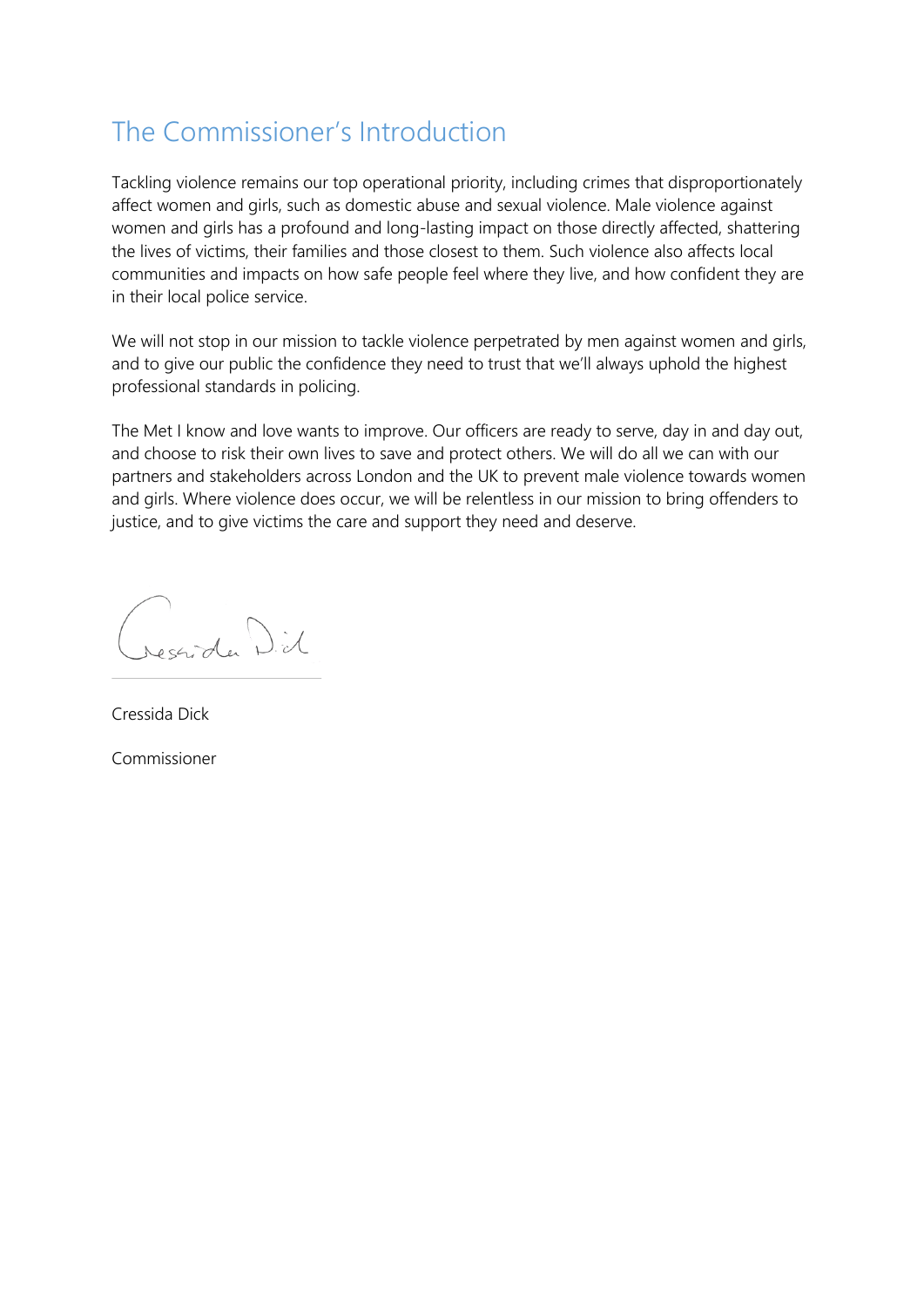### <span id="page-3-0"></span>Foreword

One in five women in the UK will experience sexual assault during her lifetime, while one in four will experience domestic abuse. In London, recorded domestic abuse cases have increased by 26 per cent in five years, and in 2020-21 alone, the Met recorded more than 19,000 allegations of sexual offences.

These figures, together with recent appalling events, have shown us how much more we as a police force must do, with our partners, to tackle perpetrators, protect women and prevent future tragedies.

In policing, our job is to safeguard victims and secure justice for them. While we have substantially improved the police response to violence against women and girls, far too few victims see justice. We must address this as a priority. We are horrified by the accounts we've heard of officers abusing their position and we are committed to shining a light on such abhorrent behaviours, to root it out and rebuild trust.

Since we published our draft *Violence against Women and Girls (VAWG) Plan*, the National Police Chiefs' Council has published a *VAWG Strategy* and a *Framework for Delivery*. We have incorporated this framework and its objectives within our plan. The Home Office has announced that violence against women and girls will feature in the Strategic Policing Requirement and we will use this as an opportunity to deepen our understanding of the threat of violence against women and girls in London, in order to strengthen our response.

Throughout 2021, we saw increases in reporting of rape, domestic abuse, stalking and harassment. We also saw notable peaks in the reporting of rape and domestic abuse when Covid-19 lockdown restrictions were lifted. The gap between prevalence, as estimated in the Crime Survey England and Wales (CSEW), and crimes reported to police, is shrinking. This suggests a greater proportion of victims are coming forward, which is incredibly important in helping us bring offenders to justice. We must - and will - continue to encourage more women and girls to report violence and abuse, and to provide a safe way for them to do so. We are concerned, for example, that the Covid-19 pandemic may have inhibited reporting of some offences including harmful practices and honour based abuse.

We asked people across London to provide feedback on our draft plan. We received over 1500 responses to our online survey as well as many helpful contributions from interest groups and specialist providers. We also held a series of consultation events with organisations who support victims, and with victims themselves. I am grateful to everyone who gave their time to assist us and particularly victims who courageously shared their stories and challenged us to improve.

Feedback was clear: women and girls have asked us to set out clearly, first and foremost, the work we are doing to build trust; to build stronger relationships with the specialist VAWG sector; to involve victims and specialists more in shaping priorities and in oversight and scrutiny of our work. You have also asked us to improve victims' experience of the justice system and to ensure that initiatives and operations to tackle violence against women and girls are evidence based.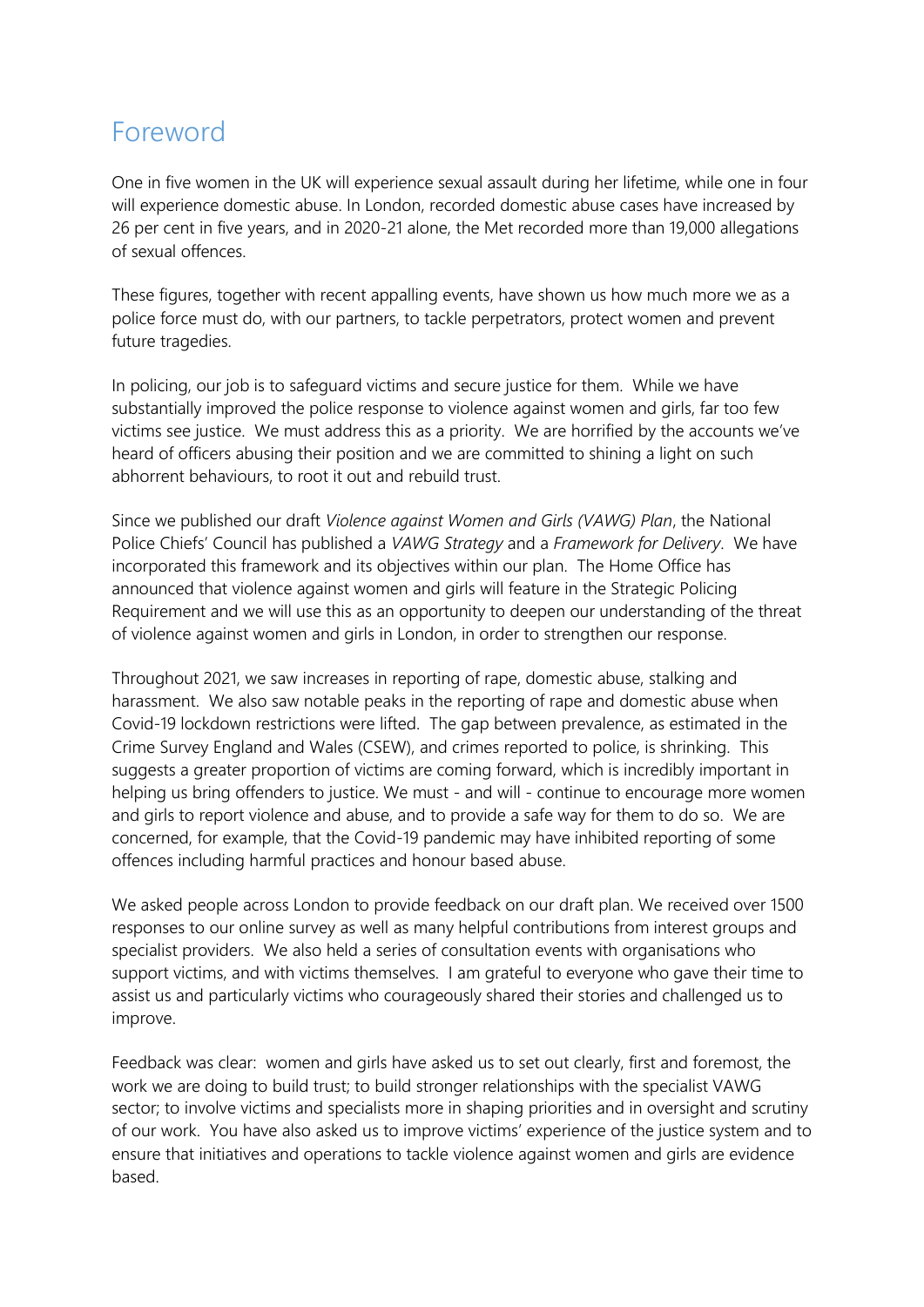We have listened carefully and we will continue this conversation as we deliver the objectives set out in this plan.

Our work to rebuild trust, now at the start of the plan, sets out what we're doing now, and what we are planning to deliver in the future. We set out the importance of raising our own professional standards, rooting out all predatory behaviour towards women. Our plan includes more regular consultation with women and girls, community-led scrutiny of our work and building stronger relationships with organisations working in this area across London.

We have included objectives to develop strong relationships with every VAWG organisation in London. These relationships will be essential as we seek to expose and tackle appalling behaviour and work through inevitably more high profile misconduct cases. We are horrified by these cases and the vast majority of hard working officers deserve our support to challenge and to call it out when they are let down by a colleague.

All initiatives and operations, including the Walk and Talk scheme, Innovation Hub schemes, Metz Girls to engage sixth formers, operations to improve safety across London's vibrant nightlife and operations to target the most dangerous perpetrators, will be subject to robust evaluation.

We will increase officers' skills and maximise the impact of key units such as our Predatory Offender Units, Town Centre Teams, and other specialist units, and further improve digital investigation, intelligence and the quality of case files.

Victims deserve justice, and through our work with the Crown Prosecution Service we have seen a steady increase in charges for rape and domestic abuse. We have increased the use of protective orders and set out our commitment to the Stalking Threat Assessment Centre and our Predatory Offender Units. This is vital work that we will continue to build on.

Unfortunately we know from research that arrest and prosecution alone have a limited impact in preventing perpetrators from offending again. While we are clear we must improve the police response to violence against women and girls, we cannot provide the whole solution. This must start with tackling society's tolerance of these awful crimes and associated behaviour. Every statutory agency and Government department has a role to play. Women and girls, now and in the future, deserve our best collective efforts.

This plan details how we will do more and better, to keep women and girls safe. It brings together all of our work to prevent male violence against women and girls, in public spaces as well as domestic settings and online; to target perpetrators, and with the wider criminal justice service, to improve outcomes for victims.

We are ambitious for change, and want the best results that will improve people's lives – that means listening and acting on recommendations and findings from independent reviews, as well as learning from other police forces' achievements, the achievements of other organisations and academia.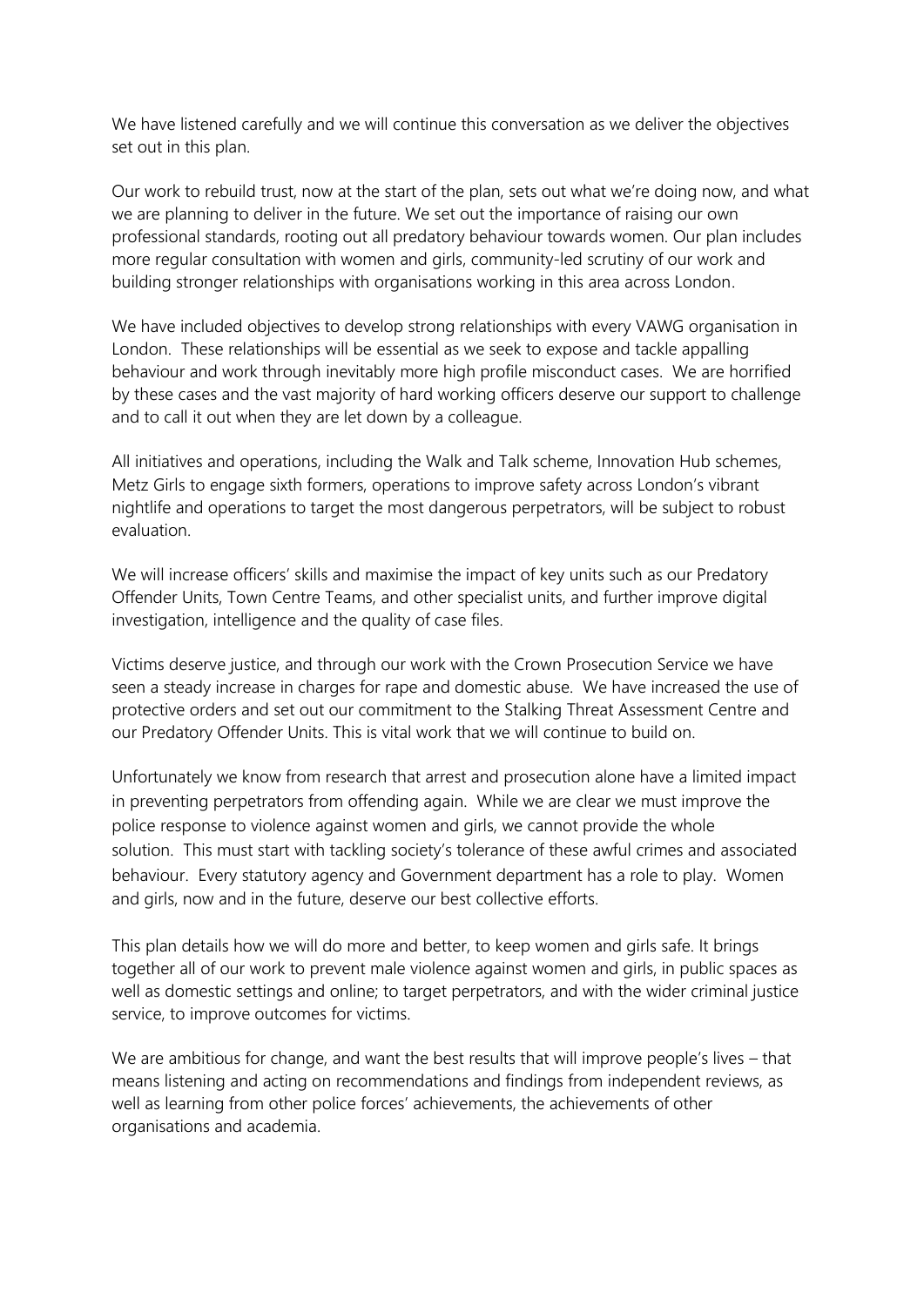Recent events have reinforced the importance of openness and humility. We know we don't have all the answers which is why we want to hear from women and girls about what they think needs to change, and to keep talking to us about what more we can do to create safe environments.

This plan is for the women and girls of London and is our commitment to creating a safer environment for them now and in the future. We are grateful for their courage, contribution, challenge and scrutiny.

Grøn Ben

Louisa Rolfe

Assistant Commissioner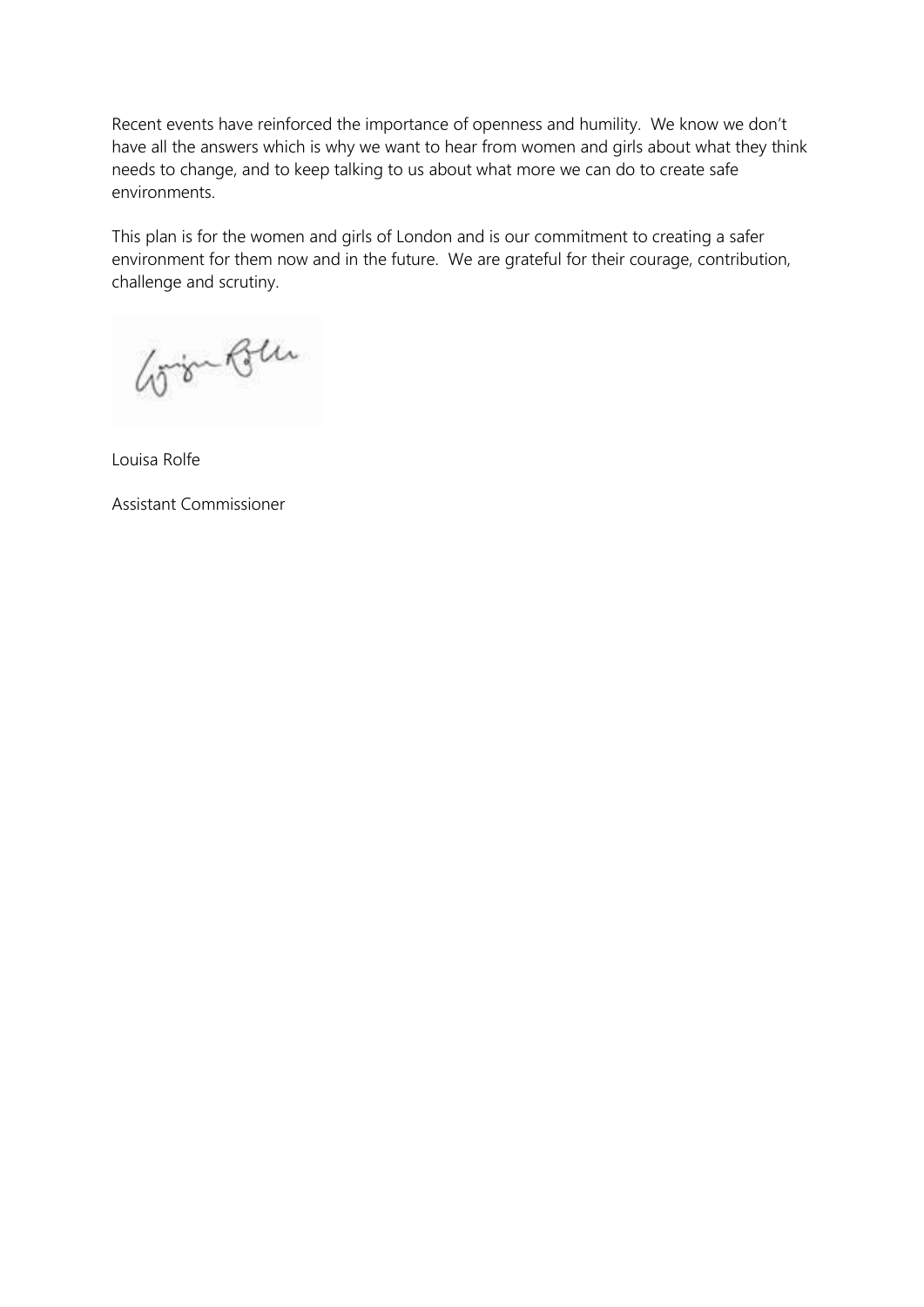### <span id="page-6-0"></span>The context

The term 'violence against women and girls' refers to acts of violence or abuse that disproportionately affect women and girls. Crimes and behaviour covered by this term include rape and other sexual offences, domestic abuse, stalking, 'honour' based abuse (including female genital mutilation, forced marriage and 'honour' killings), as well as many others, including offences committed online.

National statistics outline the scale of the issue:

- 7.3% of women in England and Wales have experienced domestic abuse in the past 12 months.
- 15.2% of all recorded crime in England and Wales and 35.5% of all recorded violence against the person crimes are domestic abuse-related.
- 25% of women are affected by domestic violence in their lifetime, with estimates suggesting well over a million women suffer from domestic abuse each year.
- Two women are killed every week in England and Wales by a current or former partner. These figures have remained constant over the past decade.
- Police in England and Wales recorded 55,696 rapes in 2020-21. Only 3,539 were referred to the Crown Prosecution Service (CPS), leading to just 1,109 convictions.
- A study funded by the Home Office and Trust for London showed that there are over 137,000 women and girls in England and Wales living with the consequences of female genital mutilation.
- The Government's Violence against Women and Girls Strategy highlights an increased prevalence of violence against women and girls among some ethnic minority groups. For example, those identifying as being of mixed ethnicity were more likely to be victims of domestic abuse than other ethnic groups. Those identifying as Black/Black British were more likely to be a victim of sexual assault and those identifying as being of an 'other ethnic group' were more likely to be victims of stalking.
- A recent report by UN Women UK found that 97 per cent of women aged 18-24 have been sexually harassed, with 96 per cent not reporting those situations because of their belief that it would not change anything. Women should feel confident about reporting, and that their report will be taken seriously by the police. It is clear we have more to do.

The London trend over the past few years mirrors national increases in recorded crimes of violence against women and girls, and decreases in charging, prosecuting and in successful outcomes at court. We welcome any increase in confidence of women and girls to report crimes, and know there is more to do.

- Recorded domestic abuse offences have increased by 26 per cent in five years to more than 94,000 in 2020 - and the trend is very consistent over time – including through the pandemic period when many other offences decreased. Domestic abuse accounts for a tenth of all crime reports to the Met.
- In 2020/21, the Met recorded more than 19,000 allegations of sexual offences (including 7,700 rapes and 8,000 serious sexual offences).
- Criminal justice outcomes for rape and serious sexual offences have fallen across all stages of the criminal justice process (charging, prosecuting and convictions at court), eroding the confidence of victims in the criminal justice system and the police.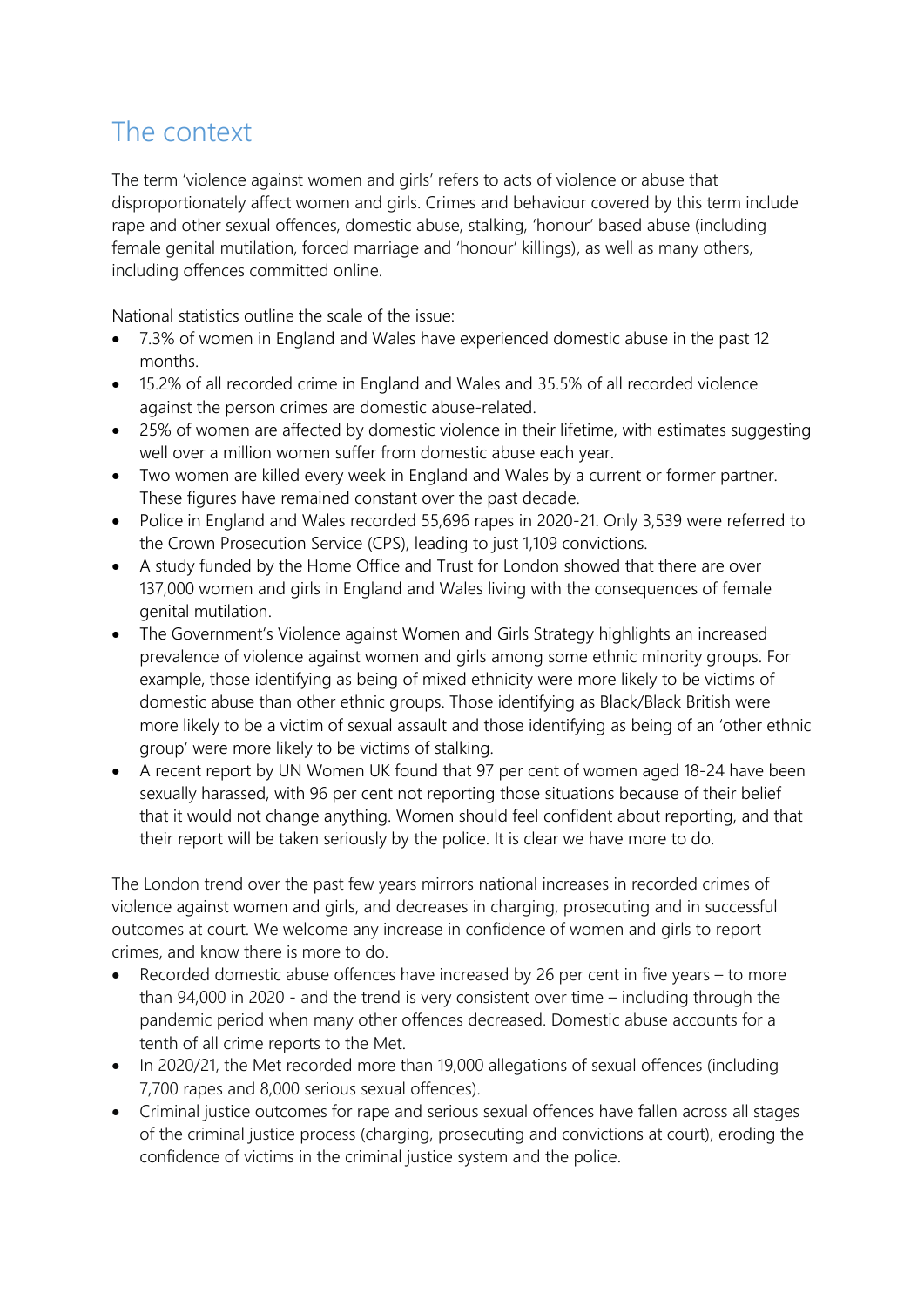### <span id="page-7-0"></span>This plan in context

Tackling violence against women and girls should not be seen in isolation from the wider work of the Met to keep all of London safe. A substantial proportion of the Met's considerable resource is focussed on addressing violence against women and girls and on our work to rebuild trust in the Met. We know we must do more and improve. We also know that increasing trust will take time and that our actions will speak louder than our words. This plan describes recent changes we have made and what else we are introducing to improve our response and raise confidence. Our approach reinforces the importance of victim care, and places victims at the heart of all activity we undertake.

### <span id="page-7-1"></span>Our key objectives

We want to:

- increase women's trust in the Met:
- in particular, to increase women's confidence in the police so as to improve the reporting and investigation of crimes which disproportionately affect women and girls within London;
- increase the number of perpetrators brought to justice for violence against women and girls;
- improve processes and victim care across the criminal justice system to reduce the number of cases failing;
- reduce repeat victimisation of women and girls;
- see an increase in reporting to police, but a decrease in women being abused, i.e. the proportion of women experiencing these crimes in each year (measured through reporting in the Crime Survey in England and Wales); and
- intensify work to tackle sexual misconduct and domestic violence by officers and staff; improve the confidence of people to tell us about sexual misconduct and domestic abuse committed by officers and staff; improve our support to victims and our investigations; and reach outcomes that are understood and build confidence.

### <span id="page-7-2"></span>Key themes

There are four themes within this plan:

- 1. Rebuilding trust
- 2. Protecting women and girls in public spaces, at home and online
- 3. Working with our partners and with women to improve prevention and victim care
- <span id="page-7-3"></span>4. Bringing perpetrators to justice and improving criminal justice outcomes for victims

### Feedback

Following the publication of our draft action plan in November, we consulted widely with the public, stakeholders and other partners.

We received almost 1500 responses from members of the public via our online feedback form on their views on the draft plan and what else should be considered. We also hosted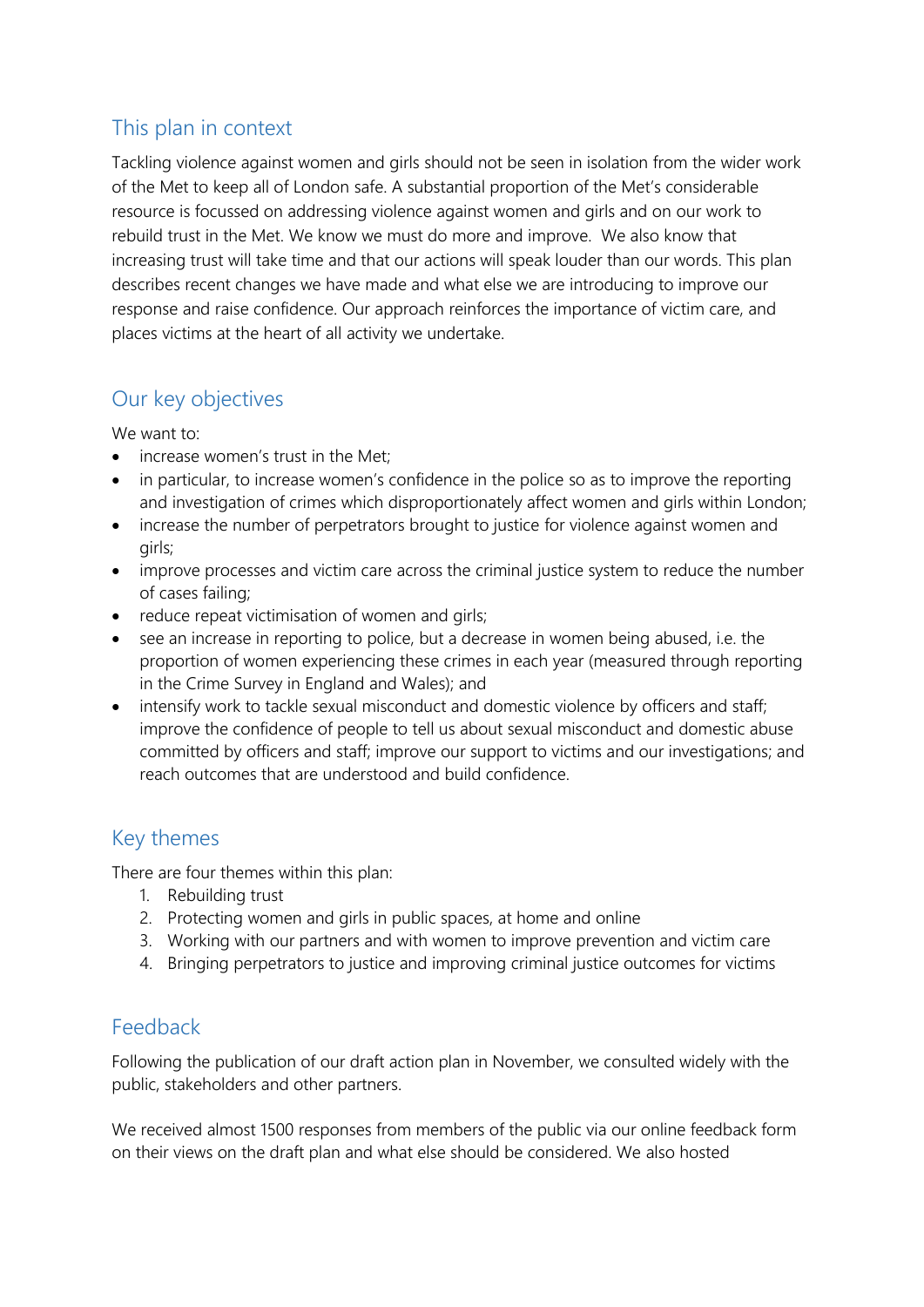roundtables with charities and partners in the VAWG world ranging from locally-based charities which support specific communities to national organisations.

In addition, Assistant Commissioner Louisa Rolfe met with London's Victims' Commissioner and a group of women about their experiences of dealing with the Met and the response the force provided to their individual cases of violence against women and girls.

Crucially, each Basic Command Unit (BCU) used opportunities to speak to their communities about their concerns and experiences, including in public meetings, local groups, schools and colleges.

We want to continue to hear feedback from communities and partners on our work and this plan. We will use our community and partner reference groups to keep hearing and understanding public concerns about violence against women and girls.

Teams across the Met will continue to engage with their local contacts on our work.

This continued feedback will play an intrinsic role in how we shape our work to respond to violence against women and girls.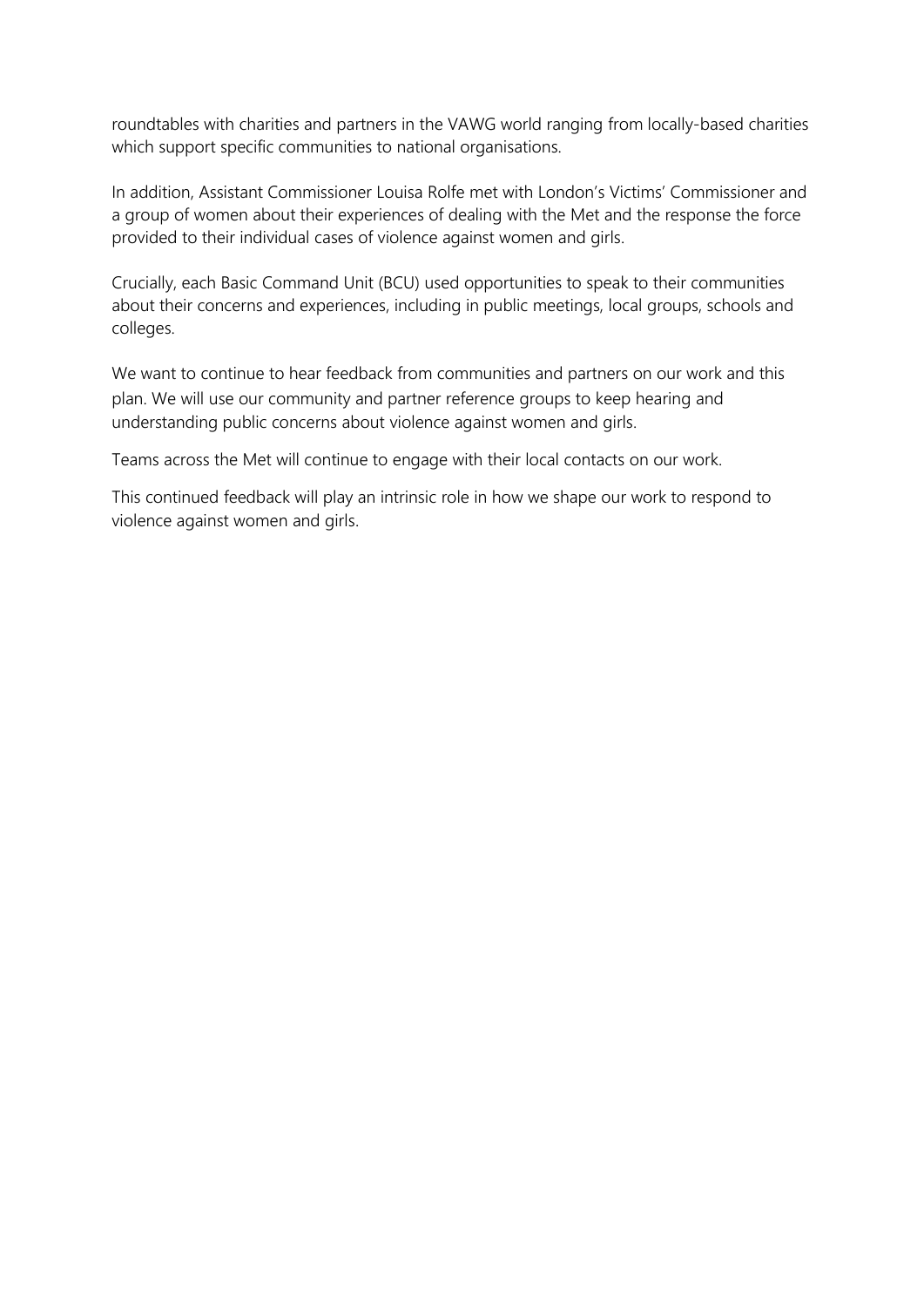# <span id="page-9-0"></span>1. Rebuilding Trust

#### Our ambition

Our vision for the Met is to be the most trusted police service in the world, we are fully committed to earning the trust of all our communities and in particular to build the confidence of women and girls.

We know and recognise that the precious bond of trust between the Met and London has been damaged and we are determined to do everything we can to rebuild trust.

In October 2021 we launched our [first Rebuilding Trust plan](https://www.met.police.uk/SysSiteAssets/media/downloads/met/about-us/rebuilding-trust--our-priorities.pdf) which set out 12 immediate priorities including a root and branch review of the Parliamentary and Diplomatic Protection Command, an immediate increase of the number of investigators within our Directorate of Professional Standards investigating police misconduct and a review of all current investigations into allegations of sexual misconduct and domestic abuse against our officers and staff.

At the same time, the Commissioner announced an independent review into our culture and professional standards. This review is being led by Baroness Casey of Blackstock and will consider to what extent our leadership, recruitment, vetting, training, communications and disciplinary/misconduct processes support consistent appropriate behaviours. The review began earlier this year and is expected to take 9 – 12months.

We are entirely committed to ensuring Baroness Casey's work is bold and extensive, bringing challenge, insight and recommendations as to how we can deliver a Met better able to deliver for all our communities.

We know that rebuilding trust will take time and that our actions will speak louder than our words. Since October our work to rebuild trust has evolved. In December, we provided [an](https://www.met.police.uk/SysSiteAssets/media/downloads/met/about-us/rebuilding-trust-update-on-progress.pdf)  update on the first twelve [priorities and launched a further eight.](https://www.met.police.uk/SysSiteAssets/media/downloads/met/about-us/rebuilding-trust-update-on-progress.pdf) Eleven of the twenty priorities are due for completion by the end of March 2022 and we will provide an update on these priorities during spring 2022. These priorities were built on yet further with a number of additional commitments [set out in a letter from the Commissioner to the Mayor of London.](https://www.met.police.uk/SysSiteAssets/media/downloads/met/about-us/letter-met-commissioner-mayor-of-london-feb-2022.pdf)

We are also working to support [Rt Hon Dame Elish Angiolini](https://www.angiolini.independent-inquiry.uk/)'s non-statutory inquiry. Dame Elish is leading a two-phase inquiry to address the issues raised by the abduction, rape and murder of Sarah Everard by a Metropolitan police officer.

Our work to improve trust and confidence goes beyond the priorities and commitments set out as part of our rebuilding trust work. Our [Strategy for Inclusion, Diversity and Engagement](https://www.met.police.uk/police-forces/metropolitan-police/areas/about-us/about-the-met/met-diversity-and-inclusion-strategy-stride/)  [\(STRIDE\),](https://www.met.police.uk/police-forces/metropolitan-police/areas/about-us/about-the-met/met-diversity-and-inclusion-strategy-stride/) sets out four programmes for Protection, Engagement, Equality and Learning and the sixteen commitments within them. This includes ambitious aspirations to increase gender representation further, particularly in leadership roles, building on having the first ever female Commissioner and the current Management Board being made up of 50% women.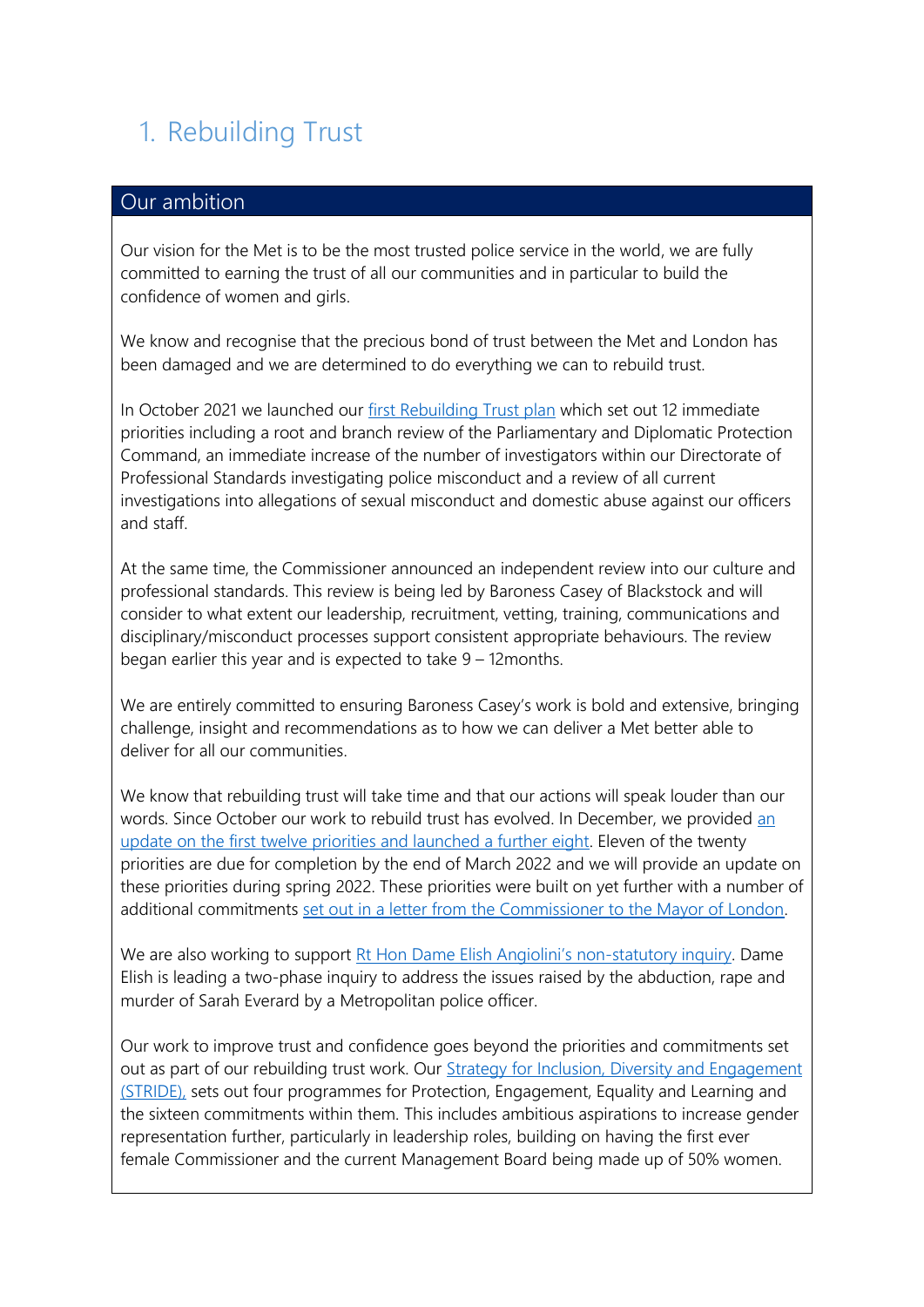As an organisation we are committed to fostering a truly inclusive culture, where everyone within the organisation feels supported to thrive and excel within the workplace, and to call out inappropriate behaviour or harassment. We are committed to fostering a culture that builds further trust and confidence amongst victims.

Our work to rebuild trust is informed by continual engagement with our communities. We are grateful for those that have shared their feedback, reflections and ideas with us across the range of platforms and events. We will continue to listen and act on the concerns of our communities.

#### Recently implemented changes

Earlier this year, Baroness Casey commenced her independent review of culture and standards in the Met, on behalf of the Commissioner. During the initial stages of her review, Baroness Casey will focus on developing a detailed understanding of the high standards of behaviour we expect, and a detailed examination of whether we are sufficiently robust in dealing with misconduct within the Regulatory framework.

We have invested in growing the numbers of investigators with our Directorate of Professional Standards, which includes the creation of a new team focused on the investigation of allegations of sexual misconduct and domestic abuse. The uplift and new team will strengthen our proactive capability and prevent instances of our people abusing their positions.

To strengthen the Met's leadership team, an additional Deputy Assistant Commissioner (DAC) focused on operational standards has been appointed, increasing capacity to enable the existing DAC for Professional Standards to focus exclusively on that work.

We are delivering an inclusive leadership development scheme to our 10,000 leaders. This is the next phase of our leadership programme - Leading for London (LfL). LfL is focused on building leadership confidence, capability and commitment to create a more inclusive Met.

The Commissioner has made it explicit to everyone in the Met that 'Enough is Enough'. This message has been delivered through two organisation wide standards messages ensuring that all our officers and staff are left in no doubt [about our expectations.](https://www.met.police.uk/SysSiteAssets/media/downloads/met/about-us/message-met-commissioner-officers-staff-feb-2022.pdf) We have also launched an internal communications campaign – 'Not in my Met' to reinforce the role that everyone in the Met has to challenge and act on inappropriate behaviour and concerns.

Last year, we created a new Chief Inspector role in each of our Basic Command Units focused on driving improvements in standards and professionalism*.*

We are developing a new Command Assessment of Standards that will need to be completed by every leader of a command within the Met. The assessment will drive improvements to our culture, professionalism and capability. From this, we will identify strengths and developments areas for each command.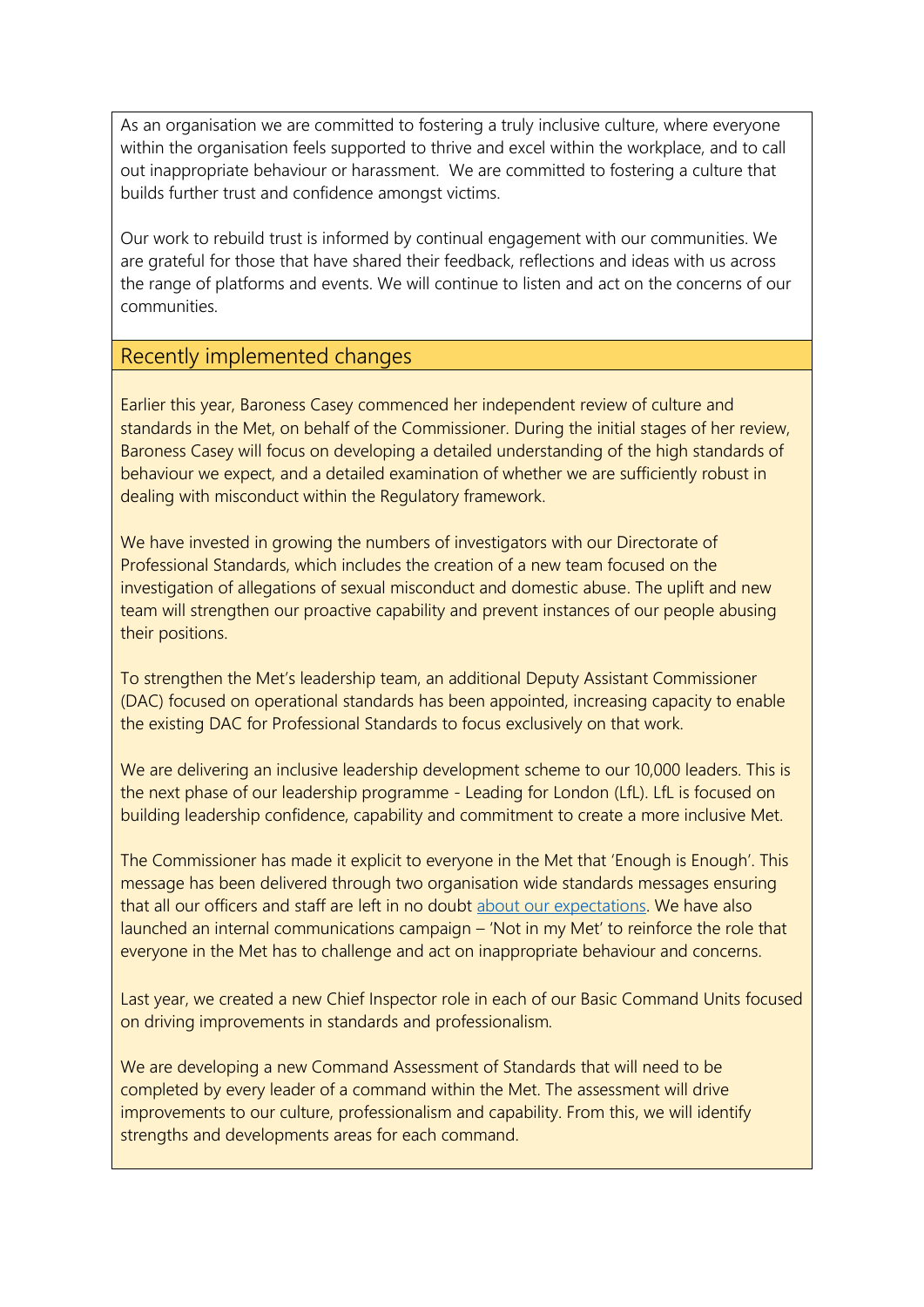We are finalising three reviews: an urgent review of all current investigations into allegations of sexual misconduct and domestic abuse against our officers and staff; the dip sample of cases from the last 10 years involving sexual misconduct and domestic abuse against our officers and staff; and the review of 40 per cent of cases where officers have been dismissed in the last year for poor behaviour to identify learning to enable us to prevent poor behaviour. We have ensured that the learning from these reviews has been embedded as we have gone along and we are committed to sharing the findings of these reviews.

We launched our revised internal Raising Concerns policy that provides encouragement, advice and instructions for all staff on raising concerns. This supports whistleblowing and the reporting of wrongdoing, including on violence against women and girls. Raising Concerns also sets out clearly how we will support and look after the welfare of those who raise concerns – such as the provision of welfare officers and contacting staff support associations. Additional support for officers and staff is available from the Met employee Independent Domestic Violence Advisor (IDVA) service and from April 2022 the Met will be funding, on a pilot basis, an employee Independent Sexual Violence Advocate (ISVA) service.

We are improving progression and retention of women and Black, Asian and multiple ethnic heritage officers through the appointment of 14 new dedicated Talent and Career Development officers (chief inspectors) who will help BCU and other commands create more effective talent and career development processes.

We are investing in development for women and Black, Asian and multiple ethnic heritage officers seeking promotion and/or lateral development - including workshop and coaching/mentoring structures. Increasing visible role models within the Met will create a virtuous circle, supporting progression and external recruitment - better reflecting London's demographics.

We have launched Operation Signa, an internal programme built on the feedback of women in the Met to increase confidence of reporting sexual harassment and unacceptable conduct, which ensures our people can actively intervene and challenge inappropriate behaviours.

We are increasing promotion and support of our internal support networks – with a strong communication strategy to ensure staff are aware of the internal support available such as our Network of Women (NOW); the expansion of the HeforShe network; Met Babies and Met families policies; the Women Returners Programme and the Parental Support Programme.

| <b>Commitments</b>                                                  |                   |
|---------------------------------------------------------------------|-------------------|
| Upholding the highest professional standards                        |                   |
| Across our work to rebuilding trust we have committed to:           |                   |
| Complete an urgent review of all current investigations into        | Assistant         |
| allegations of sexual misconduct and domestic abuse against our     | Commissioner (AC) |
| officers and staff to make certain that those who made the          | Professionalism   |
| allegations are being properly supported and the investigations are | Q4 2021/22*       |
| comprehensive. This will encompass a thorough review of the vetting |                   |
| history of those under investigation to reassure the public and     |                   |
| ourselves that our internal processes are the best they can be.     |                   |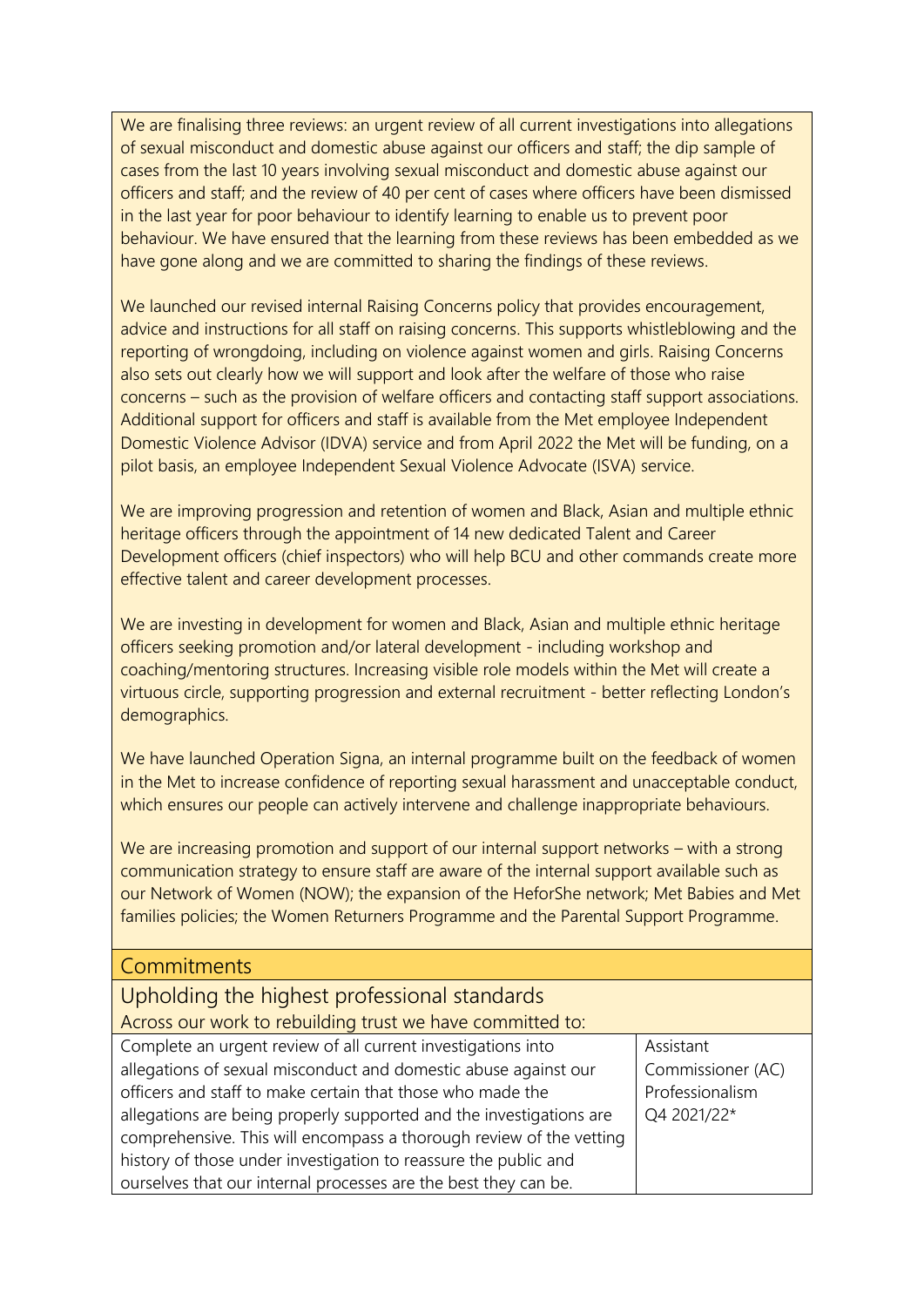| We are dip sampling from the last 10 years where sexual misconduct<br>and domestic abuse allegations have been made and those accused<br>remain in the Met, to ensure that appropriate management<br>measures (including vetting reviews) have been taken.                                                                                                                                                                                                                                                                                                                                         | <b>AC Professionalism</b><br>Q4 2021/22*         |
|----------------------------------------------------------------------------------------------------------------------------------------------------------------------------------------------------------------------------------------------------------------------------------------------------------------------------------------------------------------------------------------------------------------------------------------------------------------------------------------------------------------------------------------------------------------------------------------------------|--------------------------------------------------|
| We will review 40 per cent of cases where officers have been<br>dismissed in the last two years for poor behaviour. We will assess<br>whether there is any learning that would have enabled us to prevent<br>their behaviour in the first place.                                                                                                                                                                                                                                                                                                                                                   | <b>AC Professionalism</b><br>Q4 2021/22*         |
| We have increased the number of investigators within our<br>Directorate of Professional Standards investigating police misconduct<br>to strengthen our proactive capability and prevent instances of our<br>people abusing their positions of trust. We created a new dedicated<br>team focused on the investigation of allegations of sexual<br>misconduct and domestic abuse (replicating our existing team which<br>investigates all serious discrimination cases). This will improve our<br>ability to identify patterns of concerning online and 'real world'<br>behaviours in the workplace. | <b>AC Professionalism</b><br>Q4 2021/22*         |
| We will expedite the rollout of new warrant cards to improve security<br>and urgently explore the capability to provide the public the ability<br>to scan new passes to confirm authenticity.                                                                                                                                                                                                                                                                                                                                                                                                      | <b>AC Met Operations</b><br>Q4 2021/22*          |
| We will respond quickly to the findings or recommendations from<br>the inspection undertaken by Her Majesty's Inspectorate of<br>Constabulary and Fire and Rescue Service on our vetting processes.                                                                                                                                                                                                                                                                                                                                                                                                | <b>AC Professionalism</b><br>Q1 2022/23          |
| The Deputy Commissioner will personally brief all 733 recently<br>promoted Sergeants, reiterating the Commissioner's expectations of<br>them in their key leadership role to promote and maintain the<br>highest of standards.                                                                                                                                                                                                                                                                                                                                                                     | Deputy<br>Commissioner<br>Q1 2022/23             |
| We will introduce a new Command Assessment of Standards that will<br>be completed by every leader of a command unit (OCU or police<br>staff Directorate) to enhance accountability, oversight and scrutiny of<br>standards; and the professional health of units across the Met. This<br>substantial step will form a critical new component of our<br>governance and assurance process, with assessments scrutinised at<br>Management Board level and will also be open to scrutiny by<br>MOPAC and the Audit Panel.                                                                              | Chief of Corporate<br>Services<br>Q2 2022/23     |
| A root and branch review of the Parliamentary and Diplomatic<br>Protection command has begun. With a strong focus on external<br>challenge, this review will have particular focus on recruitment,<br>vetting, culture, professional standards and supervision. An oversight                                                                                                                                                                                                                                                                                                                       | <b>AC Specialist</b><br>Operations<br>Q2 2022/23 |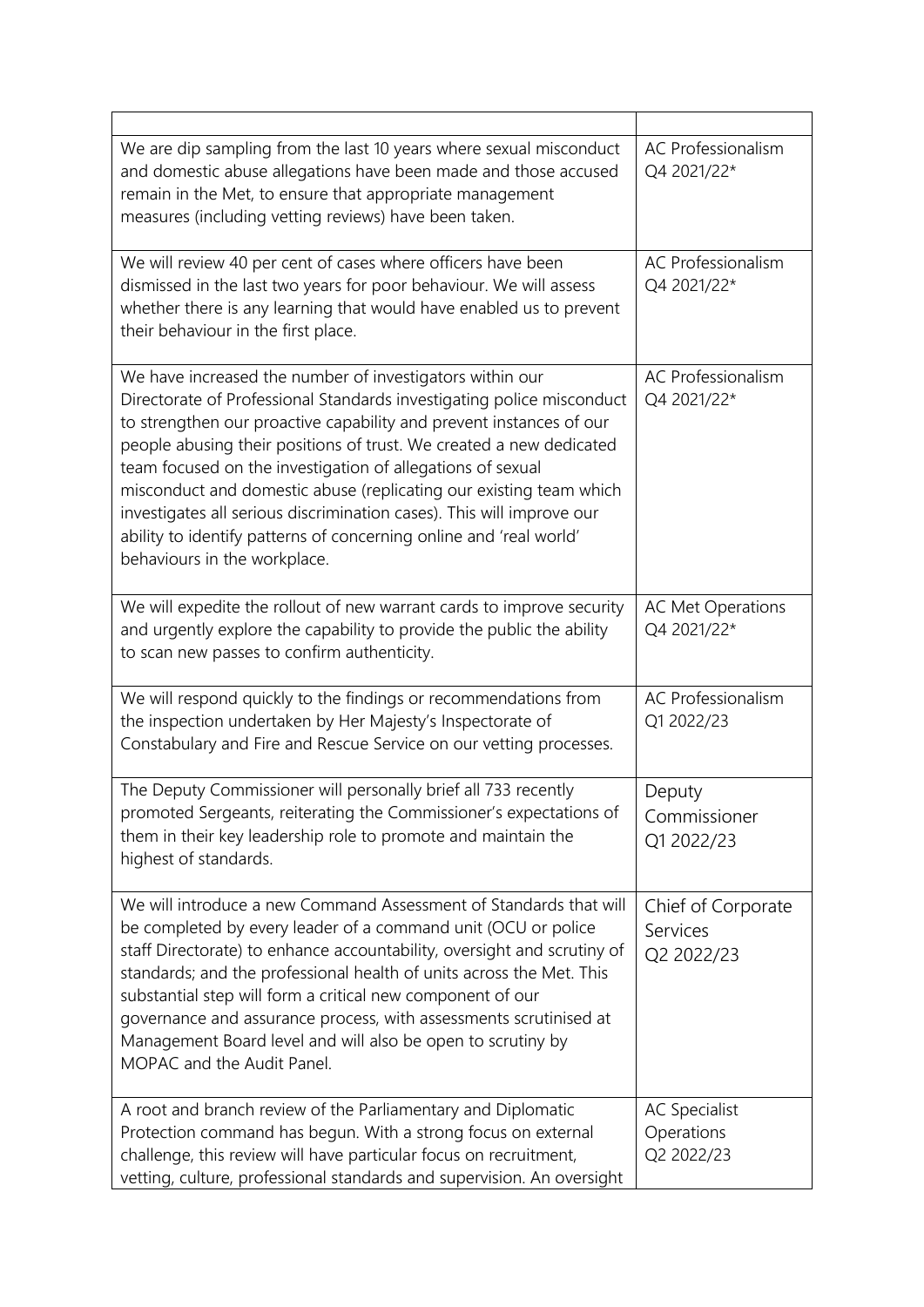| group has also been established for this review, co-chaired by Dee<br>Collins, the former Chief Constable of West Yorkshire Police,<br>alongside Assistant Commissioner Matt Jukes. This oversight group<br>will bring external perspective and challenge to this important review.                                                                                                        |                                                                     |
|--------------------------------------------------------------------------------------------------------------------------------------------------------------------------------------------------------------------------------------------------------------------------------------------------------------------------------------------------------------------------------------------|---------------------------------------------------------------------|
| We have asked the College of Policing to undertake an urgent review<br>of our policy on officers subject to misconduct processes or<br>outcomes being able to seek promotion. We will examine any<br>proposals for change and invite input from Deputy Mayor on how<br>MOPAC can also provide input to this work.                                                                          | AC Professionalism/<br>Chief of Corporate<br>Services<br>Q2 2022/23 |
| Improving Met culture<br>Across our work to rebuilding trust we have committed to:                                                                                                                                                                                                                                                                                                         |                                                                     |
| We are delivering Operation Signa - an internal programme to<br>ensure our people actively intervene and challenge inappropriate<br>behaviours built on the feedback of women in the Met, to increase<br>confidence of reporting sexual harassment and unacceptable<br>conduct.                                                                                                            | Chief of Corporate<br>Services<br>Q4 2021/22*                       |
| We are refreshing our flexible working policy to actively support our<br>workforce - especially women at all levels and in all commands of<br>the Met, including expanding even further our commitment to<br>flexible working models that promote a positive work-life balance. An<br>inclusion taskforce will utilise exit interview analysis to ensure we<br>tackle any systemic issues. | Chief of Corporate<br>Services<br>Q4 2021/22*                       |
| We will continue seek good practice from inside and outside policing<br>on how to build trust and confidence, having reached agreement<br>with the Chief Executive of the College of Policing to identify<br>outstanding examples of relevant work, which could translate quickly<br>into the Met.                                                                                         | Deputy<br>Commissioner<br>Q1 2022/23                                |
| We will actively address any differential outcomes we see in Staff<br>Survey returns (looking at all protected characteristics - in particular<br>gender and race), with staff survey outcomes as one important<br>measure of our progress on organisational culture.                                                                                                                      | <b>AC Professionalism</b><br>Q1 2022/23                             |
| We will shortly complete delivery of the next phase of our leadership<br>programme (Leading for London), with the current campaign<br>focused on the skills needed to excel in inclusive leadership. This will<br>be followed by a second campaign focused on creating high<br>performing (and inclusive) teams.                                                                           | Chief of Corporate<br>Services<br>Q3 2022/23                        |
| We will continue to invest in leadership development for women and<br>underrepresented groups seeking promotion and/or lateral<br>development - including workshop and coaching/mentoring<br>structures. Increasing visible role models within the Met will create a                                                                                                                       | Chief of Corporate<br>Services<br>Q3 2022/23                        |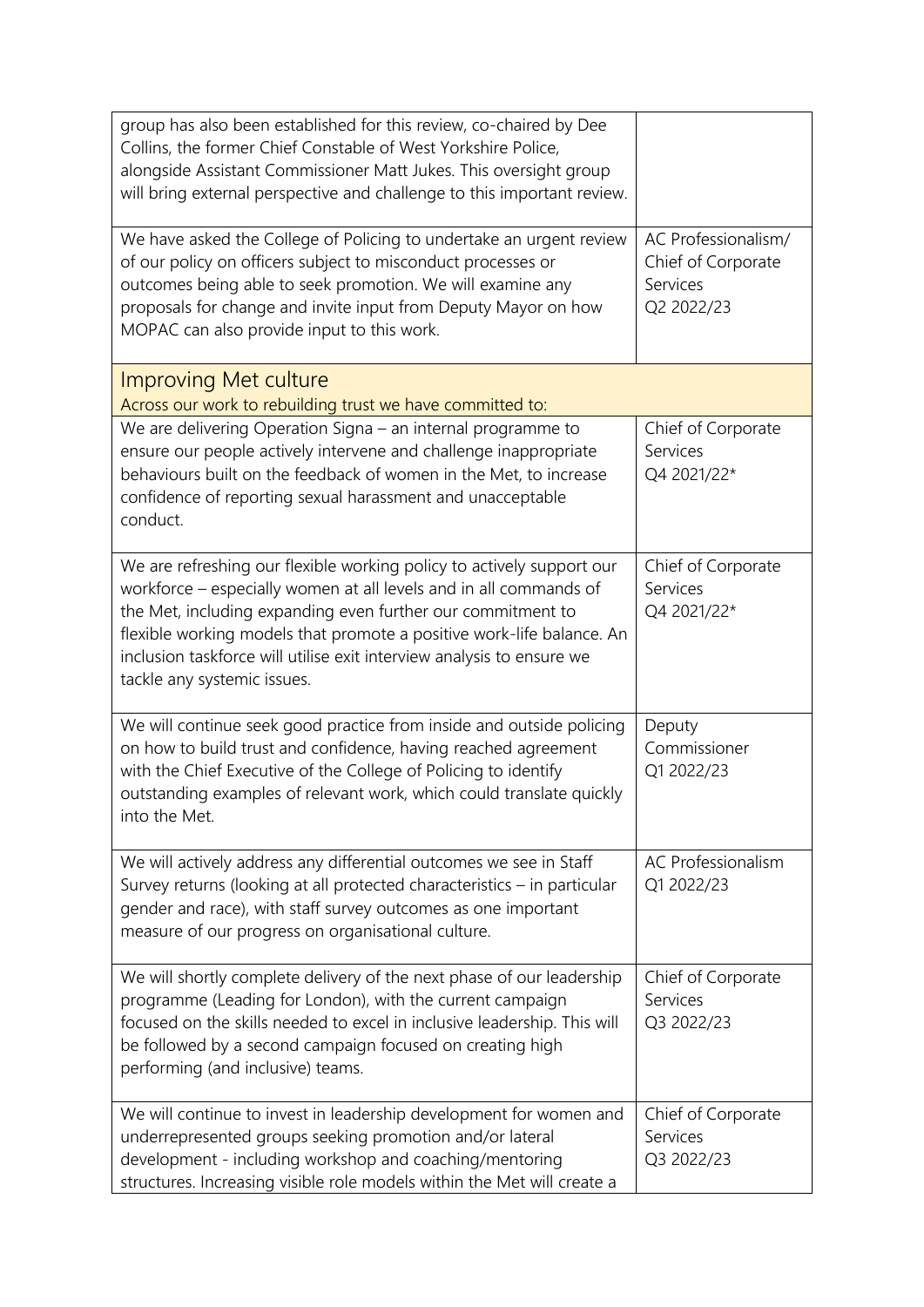| virtuous circle, supporting progression and external recruitment -<br>better reflecting London's demographics.                                                                                                                                                                                                                                                                                                                                                                                                                                                                                                                  |                                  |
|---------------------------------------------------------------------------------------------------------------------------------------------------------------------------------------------------------------------------------------------------------------------------------------------------------------------------------------------------------------------------------------------------------------------------------------------------------------------------------------------------------------------------------------------------------------------------------------------------------------------------------|----------------------------------|
| Furthering gender representation across commands and at all levels<br>In our STRIDE strategy, we have made a commitment to improve the diversity of the Met's<br>workforce.                                                                                                                                                                                                                                                                                                                                                                                                                                                     |                                  |
| Recruiting more police officers who are women and / or are from<br>visible ethnic minority backgrounds, and supporting their<br>progression, are key elements of the wider work of building a Met<br>that is more representative of London. We will work with<br>communities and partners to achieve our recruitment, retention and<br>progression aspirations for those from under-represented groups.<br>From 2021/22, we have been aiming for 40% of our new recruits to<br>be women, to rise to 50% in 2022/23.                                                                                                             | <b>HR Director</b><br>Q1 2022-23 |
| We will continue to build policies that support the recruitment and<br>retention of women at all levels and in all commands of the Met,<br>including:<br>Flexible working and work-life balance<br>Reviewing our policies and practices to increase awareness of<br>$\bullet$<br>flexible working and ensuring it is easy to access;<br>Pilot new ways of flexible working such as self-rostering and job<br>٠<br>share through Project Balance; and<br>Exit interviews – implement a new exit interview process,<br>ensuring that feedback is collated, reviewed and data is used to<br>promote retention of women in the Met. | <b>HR Director</b><br>Q1 2022-23 |

\*Eleven of the twenty [rebuilding trust priorities](https://www.met.police.uk/SysSiteAssets/media/downloads/met/about-us/rebuilding-trust-update-on-progress.pdf) are due for completion by the end of March 2022. We remain on track and we will provide an update on these priorities during spring 2022 as part of an update on our work to rebuild trust.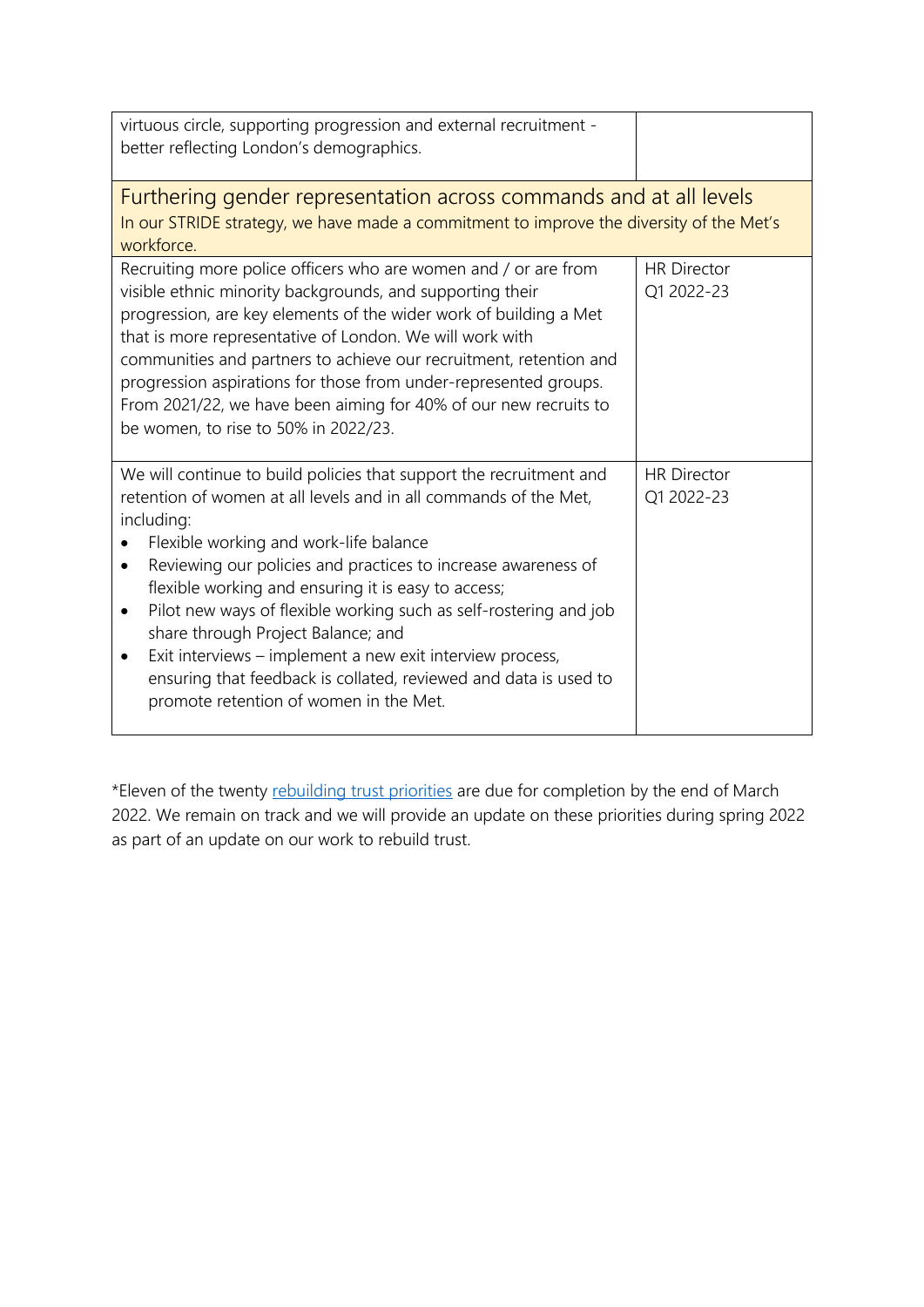## <span id="page-15-0"></span>2. Protecting women and girls in public spaces, at home and online

### Our ambition

Working with partners, we aim to reassure women and girls across London and protect them from victimisation. We want to bear down on perpetrators and address behaviours and actions which target and harm women.

We will work to improve substantially the level of confidence Londoners have in our response to all forms of violence against women and girls. We will continue to work to better understand the different impact violence against women and girls has on London's communities, in particular the black community. We will work to educate officers of the risks of adultification in their interactions/contact with young black women. We will take all reports of crime seriously and treat victims with respect.

We will increase our understanding of key locations where women feel unsafe and work with partners to design in safety, as well as increase police visibility and enforcement in these hotspots. We will actively manage known perpetrators and work in partnership to reduce the prevalence of violence against women and girls, aiming to deploy proven initiatives but also adopting new tactics, committing to learning and evaluation.

A large percentage of violence against women and girls is committed in private places, behind closed doors. This has a wide ranging and long lasting impact on the survivors and their families. In line with our Public Protection Plan, we will improve our response to rape and sexual offences; domestic abuse, stalking and harassment (including online); child abuse (including online and indecent images); and harmful practices (such as female genital mutilation and 'honour' based abuse).

#### Recently implemented changes

Targeted patrols - using our crime and incident data, each local policing area, known as a Basic Command Unit or BCU, has introduced new patrol plans to provide greater reassurance in areas of highest risk, including more police officers being visible and patrolling open space across London. In addition, areas profiled as at increased risk of violence against women and girls now inform our frontline patrol plans, targeting areas of greater risk.

Safer public transport - we are helping to reassure women and girls and make them feel safer on public transport, including through targeted police activity against known perpetrators and in locations of concern, a strong visible police presence on the bus network and by supporting Transport for London's school sessions.

Safer private hire – we are helping to reassure and safeguard women and girls by supporting operations such as Op STaN (Safer Travel at Night) which aims to raise awareness of taxi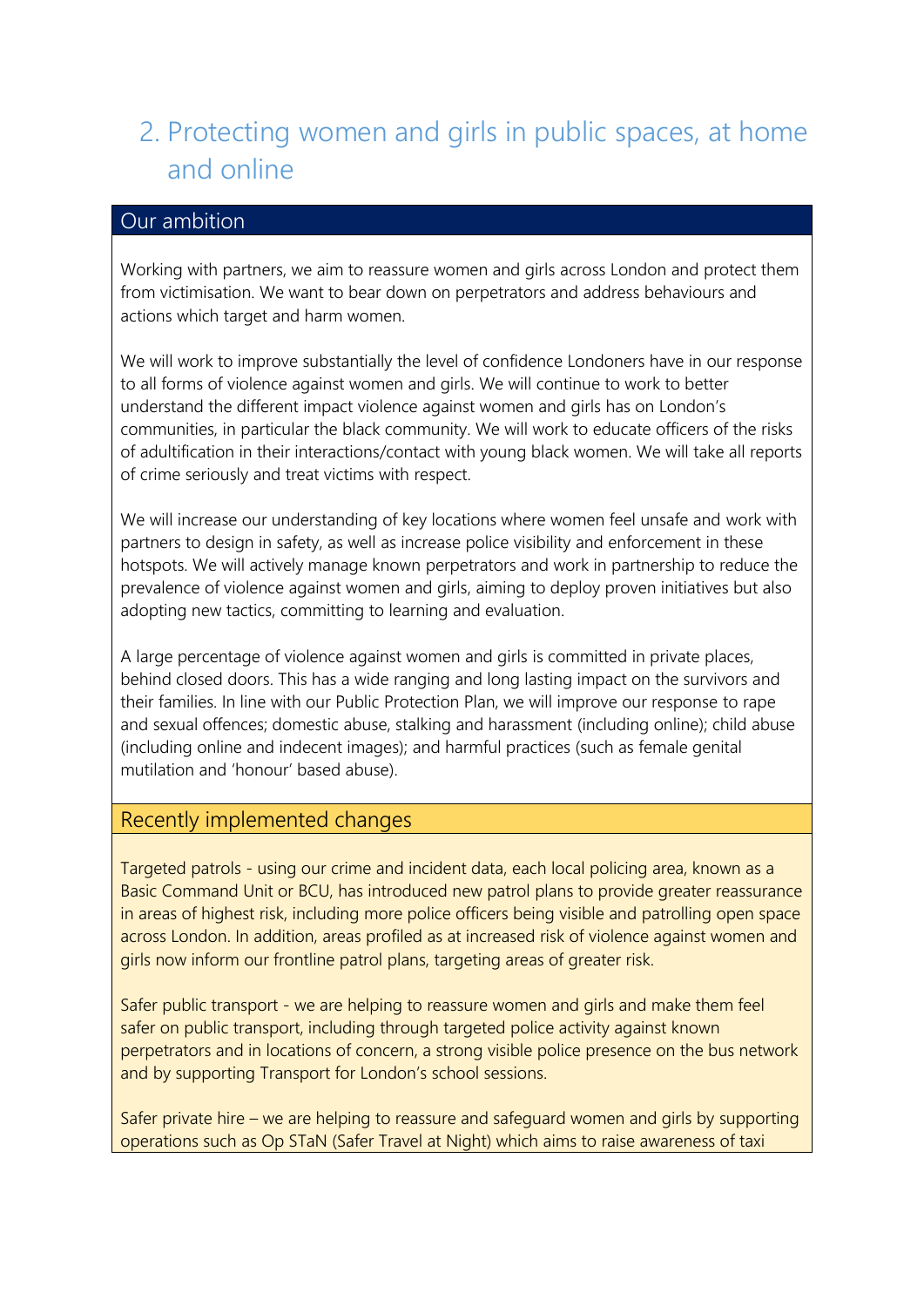touts and how to mitigate the risks of unlicensed minicabs working in partnership with Transport for London compliance teams.

Increased confidence - with Transport for London and British Transport Police, we are delivering an awareness campaign, to increase reporting and emphasise a zero tolerance approach to all forms of sexual harassment on London's public transport network.

Local focus - all Safer Neighbourhood Teams (SNT) have a minimum of three priorities, providing a great opportunity to address the violence related issues creating the most risk and harm to local communities such as: domestic abuse, violence against women and vulnerable people, public space safety, and anti-social behaviour linked to violence.

All victims of indecent exposure are now offered a face-to-face visit from a police officer.

Comprehensive training - new recruits complete mandatory training covering offences linked to social media and cybercrime, and how to better support victims of these crimes.

Improved skills - officers joining specialist teams whose work focuses on online offences receive bespoke courses to guide them through all aspects of investigations and victim support. This includes a hate crime toolkit that specifically references online offending/victimisation.

Risk awareness – we continue to support the [Clare's Law](https://www.met.police.uk/advice/advice-and-information/daa/domestic-abuse/alpha2/request-information-under-clares-law/) scheme which gives any member of the public the right to ask the police if their partner may pose a risk to them.

We have reinforced to our officers that all forms of violence against women and girls are taken seriously and that online harassment and abuse must be taken as seriously as other forms of harassment and with the same levels of empathy and support as offered to victims of other violence against women and girls offences.

| New commitments                                                                                                                                                                                                                                                                                                                                                                                                                                                                                                                                                                                                                                                                             |                                                                        |
|---------------------------------------------------------------------------------------------------------------------------------------------------------------------------------------------------------------------------------------------------------------------------------------------------------------------------------------------------------------------------------------------------------------------------------------------------------------------------------------------------------------------------------------------------------------------------------------------------------------------------------------------------------------------------------------------|------------------------------------------------------------------------|
| Increasing policing presence in the public space                                                                                                                                                                                                                                                                                                                                                                                                                                                                                                                                                                                                                                            |                                                                        |
| Each BCU will:<br>have a violence against women and girls problem profile<br>to drive problem solving;<br>include violence against women and girls sector<br>$\bullet$<br>organisations in their key partnerships, known as a key<br>individual network;<br>work in partnership to tackle identified violence against<br>$\bullet$<br>women and girls concerns including through local<br>roundtables;<br>work in partnership, and with the wider Met, in the<br>$\bullet$<br>management of serial and dangerous perpetrators<br>through Operation Bassano; and<br>continue to work with local partners to ensure our new<br>$\bullet$<br>neighbourhood policing 'Town Centre' teams of 650 | Deputy Assistant<br>Commissioner (DAC)<br>Local Policing<br>Q2 2022/23 |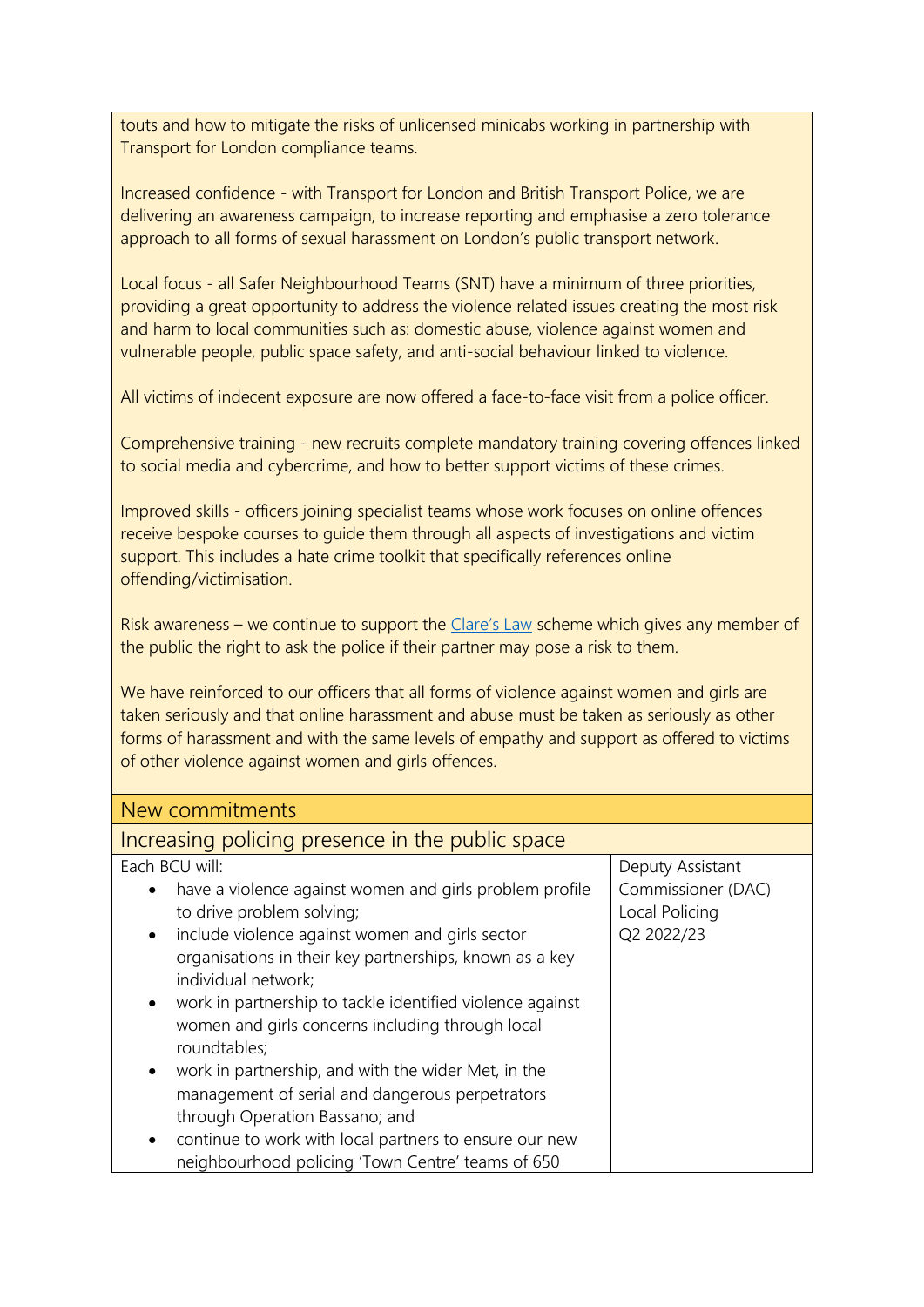| officers, have embedded policing plans that address<br>violence against women and girls as one of the priorities.                                                                                                                                                                                                                                                 |                                               |
|-------------------------------------------------------------------------------------------------------------------------------------------------------------------------------------------------------------------------------------------------------------------------------------------------------------------------------------------------------------------|-----------------------------------------------|
| We will maximise the use of our local resources to increase officer<br>visibility and coverage in key hotspot locations identified through<br>intelligence, co-ordinating local BCU teams, pan-London Central<br>Specialist Crime teams and volunteers (police cadets, community<br>volunteers and special constables).                                           | Commander Violence<br>Reduction<br>Q4 2021/22 |
| Preventing night time violence                                                                                                                                                                                                                                                                                                                                    |                                               |
| We are expanding the Ask for Angela campaign, working with<br>Safer Sounds and bars, clubs and other night time-economy<br>venues. This will build on the comprehensive Welfare And<br>Vulnerability Engagement (WAVE) training to frontline officers<br>that took place in venues across London in the summer.                                                   | DAC Local Policing<br>Q4 2021/22              |
| Following the pilot of Project Vigilant to prevent sexual offences<br>linked to the night-time economy and to tackle predatory<br>offending, we are working closely with community partners to<br>extend the scheme. We aim to make busy, night-time economy<br>areas places perpetrators are afraid to operate.                                                  | DAC Local Policing<br>Q4 2021/22              |
| We will further engage with partners to help promote the<br>Mayor's Women's Night Safety Charter - part of City Hall's own<br>Violence Against Women and Girls Strategy - by encouraging<br>businesses to sign-up and do more to further prevent and<br>protect women from violence.                                                                              | Commander Violence<br>Reduction<br>Q4 2021/22 |
| We are working with licensees and event organisers to enable<br>them to respond better to female victims of violence, including<br>through the 'Good Night Out Campaign'.                                                                                                                                                                                         | Commander Violence<br>Reduction<br>Q4 2021/22 |
| Increasing officer training and capability to respond to violence against<br>women                                                                                                                                                                                                                                                                                |                                               |
| Following the successful training of 6,800 frontline officers and<br>staff on DA Matters to improve our initial response to domestic<br>abuse - including better recognising and responding to coercive<br>and controlling behaviour - we will scope how to embed further<br>and continue the rollout. Trauma awareness will be at the heart of<br>this training. | Commander Public<br>Protection<br>Q4 2021/22  |
| We are working with the College of Policing on new approaches<br>to how frontline officers record reports of domestic abuse, with<br>the aim to providing better support and identification of victims<br>in particular those who are vulnerable or who have experienced<br>coercive and controlling behaviour.                                                   | Commander Public<br>Protection<br>Q4 2022/23  |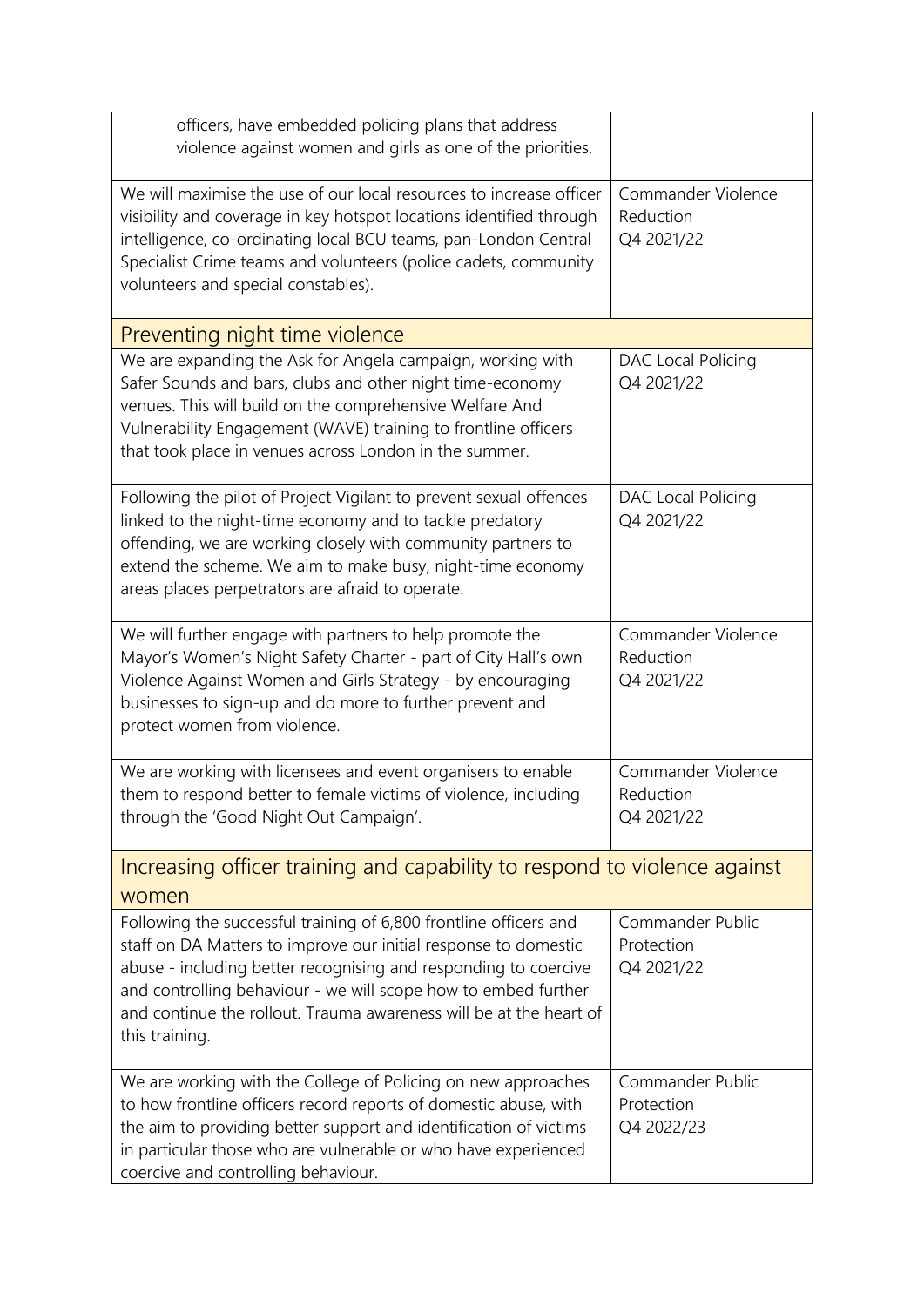| We will consistently collect and share information on specialist<br>VAWG investigators with partners to ensure we have the right<br>people in place with the right skills to support victims and the<br>public.                                                                                                                                                                       | Commander Public<br>Protection<br>Q1 2022/23                                             |
|---------------------------------------------------------------------------------------------------------------------------------------------------------------------------------------------------------------------------------------------------------------------------------------------------------------------------------------------------------------------------------------|------------------------------------------------------------------------------------------|
| With MOPAC and other partners, we will seek to expand the use<br>of independent domestic violence advisors and independent<br>sexual violence advisors to respond to victims with compassion<br>and sympathy, and then share that knowledge more widely<br>across the Met.                                                                                                            | Commander Public<br>Protection<br>Q4 2022/23                                             |
| Following controlled trials in other forces, we are exploring the<br>use of video streaming and location service technology for video<br>consultations following domestic abuse situations.                                                                                                                                                                                           | <b>Commanders Criminal</b><br>Justice/Investigations<br>/Public Protection<br>Q2 2022/23 |
| We will introduce an NPCC-led Crimestoppers pilot on female<br>genital cutting perpetrators. We will also develop and deliver<br>bespoke training to key officers and staff on all types of harmful<br>practices to improve our investigative and safeguarding response.                                                                                                              | Commander Public<br>Protection<br>Q4 2021/22                                             |
| We will expand Operation Limelight at international airports and<br>stations in London - which focuses on raising awareness of forced<br>marriage and female genital cutting offences, and safeguarding<br>potential victims. We will work closely with international criminal<br>justice agencies to identify and share best practice and<br>intelligence on risk and vulnerability. | Commander Public<br>Protection<br>Q4 2021/22                                             |
| We note the Law Commission's recommendation that misogyny<br>(and other gender-based offences) should not be recorded as a<br>hate crime. We remain committed to working with forces where<br>the recording of misogyny has been piloted and we will seek to<br>adopt relevant learning and best practice.                                                                            | Commander Public<br>Protection<br>Q4 2021/22                                             |
| We are introducing a Digital Media Investigator course to<br>improve expertise and support to all officers to help them<br>investigate with consideration and empathy violence against<br>women and girls, including helping them to more quickly and<br>sympathetically manage digital and cyber evidence.                                                                           | Commander<br>Investigations<br>Q4 2021/22                                                |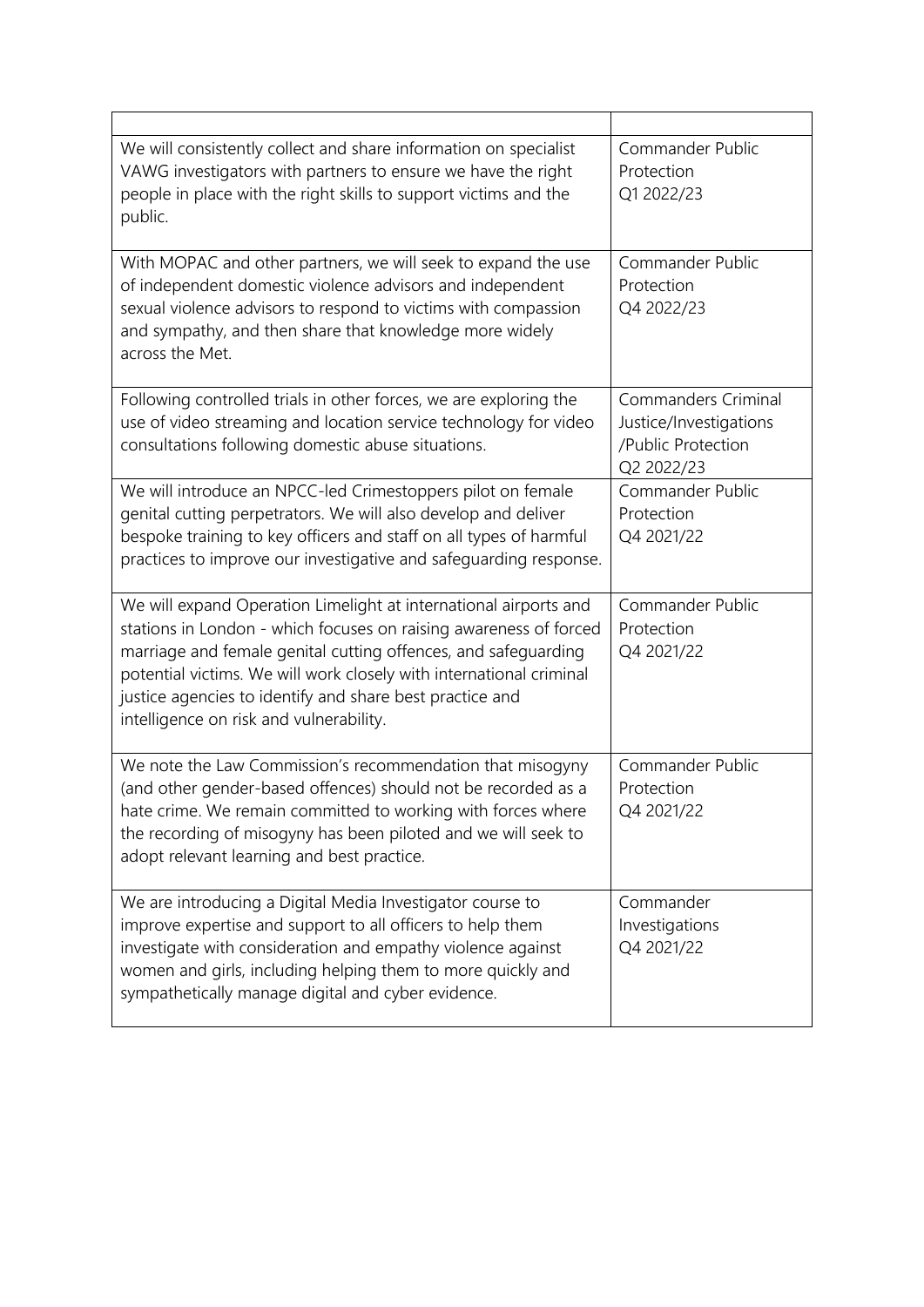# <span id="page-19-0"></span>3. Working with our partners and with women to improve prevention and victim care

#### Our ambition

We do not want women and girls to suffer from violence and abuse so we will do more to prevent these crimes occurring. On the occasions where it has not been possible to prevent a crime occurring, we will protect victims from further abuse.

We will improve how we support victims, in line with the Code of Practice for Victims of Crime, and drive up prevention activity. We will seek to influence MOPAC and the Home Office to ensure commissioned victim services meet the needs of London's victims of violence against women and girls.

We will take reports of violence and harassment seriously whatever the type of crime and treat victims with courtesy and without bias. We will look to embed long-term change including how we can encourage victims to come forward, how we will support them through their report process, and how that will help us identify and address perpetrators before their behaviour escalates.

We will ensure those reporting crimes are treated with respect and empathy from the first contact, and are then well supported throughout the criminal justice process.

We want to be at the forefront of innovation and spearheading improvements in these areas. This includes maximising the use of forensic opportunities, and how we use data to help us identify trends and risks so that we can intervene. We are committed to understanding how violence affects all women and girls in our communities. In particular we will consider how protected characteristics and intersectionality affects their confidence in, and experience of, policing and the justice system. Key to our listening and learning focus will be the voices of victims and survivors.

#### Recently implemented changes

Working closely with the Crown Prosecution Service (CPS), we have begun to reduce the time that passes between a rape allegation and an outcome being achieved. This has included the use of Early Investigative Advice surgeries, joint-workshops and monthly oversight meetings.

We are working hard with stakeholders through the 'Rape Pan-London Partnership' to improve our collective response to victims and survivors of rape.

Working with Lighthouse (a structure funded by the Home Office, NHS England, Mayor's Office for Policing and Crime, and the Department for Education that supports young victims of sexual abuse and their families) and the CPS, we are reviewing and prioritising referred cases of child rape so they are progressed more quickly.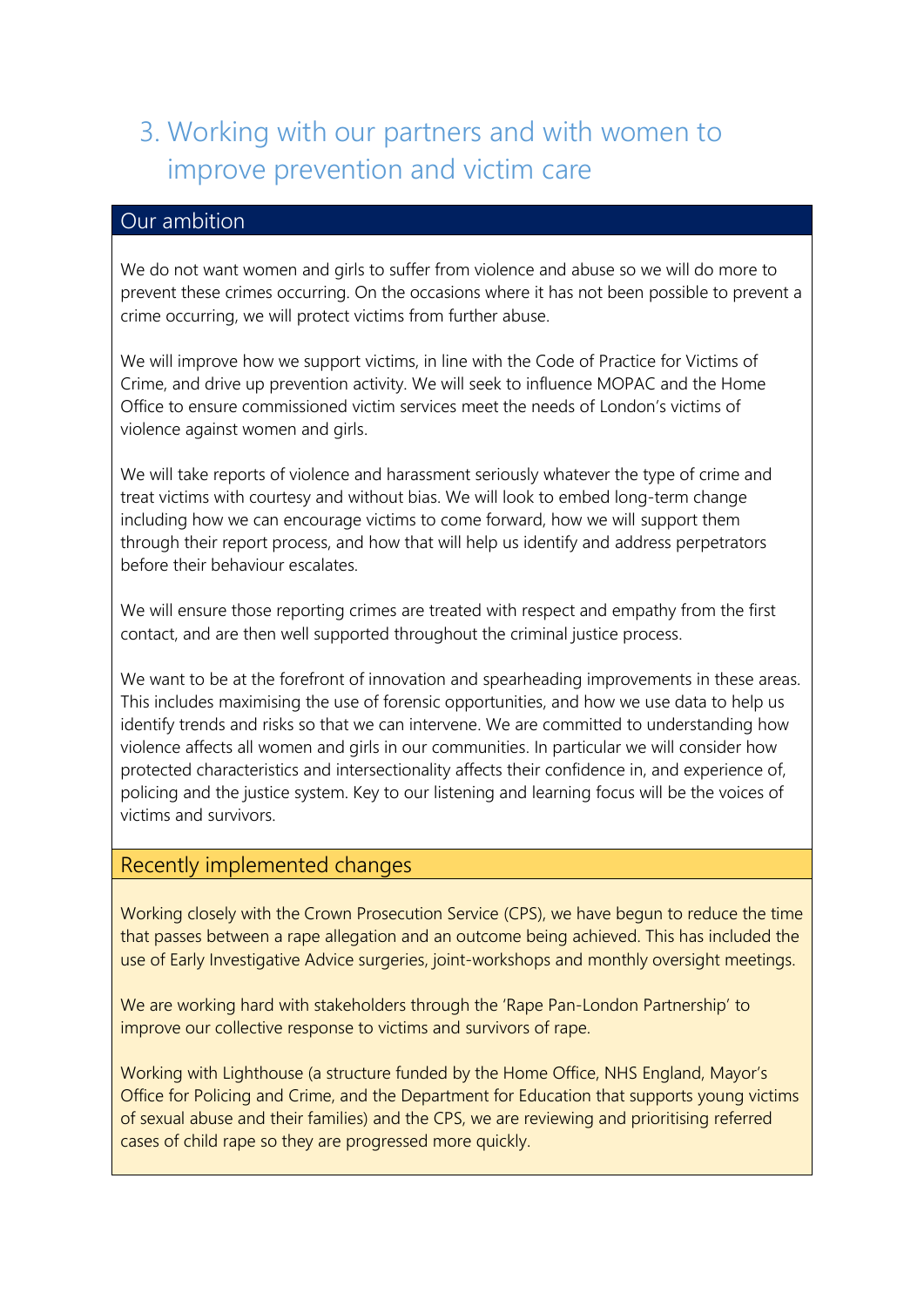Through Operation Aegis, we are better identifying and managing risk for missing people, child exploitation, child abuse, online child sexual abuse & exploitation, domestic abuse, and rape & serious sexual offences; and improving outcomes.

We launched online reporting for domestic abuse that enables victims, including those who may be unable to contact us via the telephone, attend a police station or have officers attend their home, to report matters in a supported and safe way.

All schools are offered a named schools officer contact in their local BCU. These officers deliver advice on issues related to violence against women and girls. They work in partnership with the school to develop strategies to keep young people safe.

We delivered training to Safer Schools officers with Tender, a charity working with young people to prevent and offer advice on domestic abuse.

Youth engagement officers work closely with local communities to help keep young people safe, build relationships and promote positive engagement though local activities such as sport.

We will continue to support initiatives in the Mayor's current and future Violence Against Women and Girls Strategy such as improving processes for evidence-led prosecutions and identification of common points of attrition within rape cases.

We have established Project Evergreen to improve our policing response to sex work in all its forms, supported by the Met Sex Worker Advisory Group.

We are supporting an education initiative run by Streetlight UK called ''You Choose". In collaboration with London local authorities and the Legal Services Commission, the course educates arrested sex buyers about what it is like to be involved in prostitution for women and aims to deter first time perpetrators from re-offending in buying sex work services.

| New commitments                                                                                                                                                                                                                                                                                                                                                        |                                                 |
|------------------------------------------------------------------------------------------------------------------------------------------------------------------------------------------------------------------------------------------------------------------------------------------------------------------------------------------------------------------------|-------------------------------------------------|
| Engaging with women and girls and responding to their feedback                                                                                                                                                                                                                                                                                                         |                                                 |
| All BCUs will increase their engagement with women and girls in<br>their local communities to better understand their concerns and to<br>build confidence. We will better involve violence against women and<br>girls organisations including charities supporting Black and minority<br>ethnic women and girls to help establish independent scrutiny or our<br>work. | DAC Local Policing<br>Q4 2021/22                |
| Every VAWG specialist organisation in London will have a dedicated<br>single point of contact (SPOC) in the Met whose job it will be to<br>build strong, trusting relationships.                                                                                                                                                                                       | DAC Local Policing<br>Q2 2022/23                |
| We will further roll out our Walk and Talk sessions across all BCUs,<br>focused on preventing violence against women and girls across<br>London. These involve female officers buddying up with women                                                                                                                                                                  | DAC Local Policing<br>Q4 2021/22 and<br>onwards |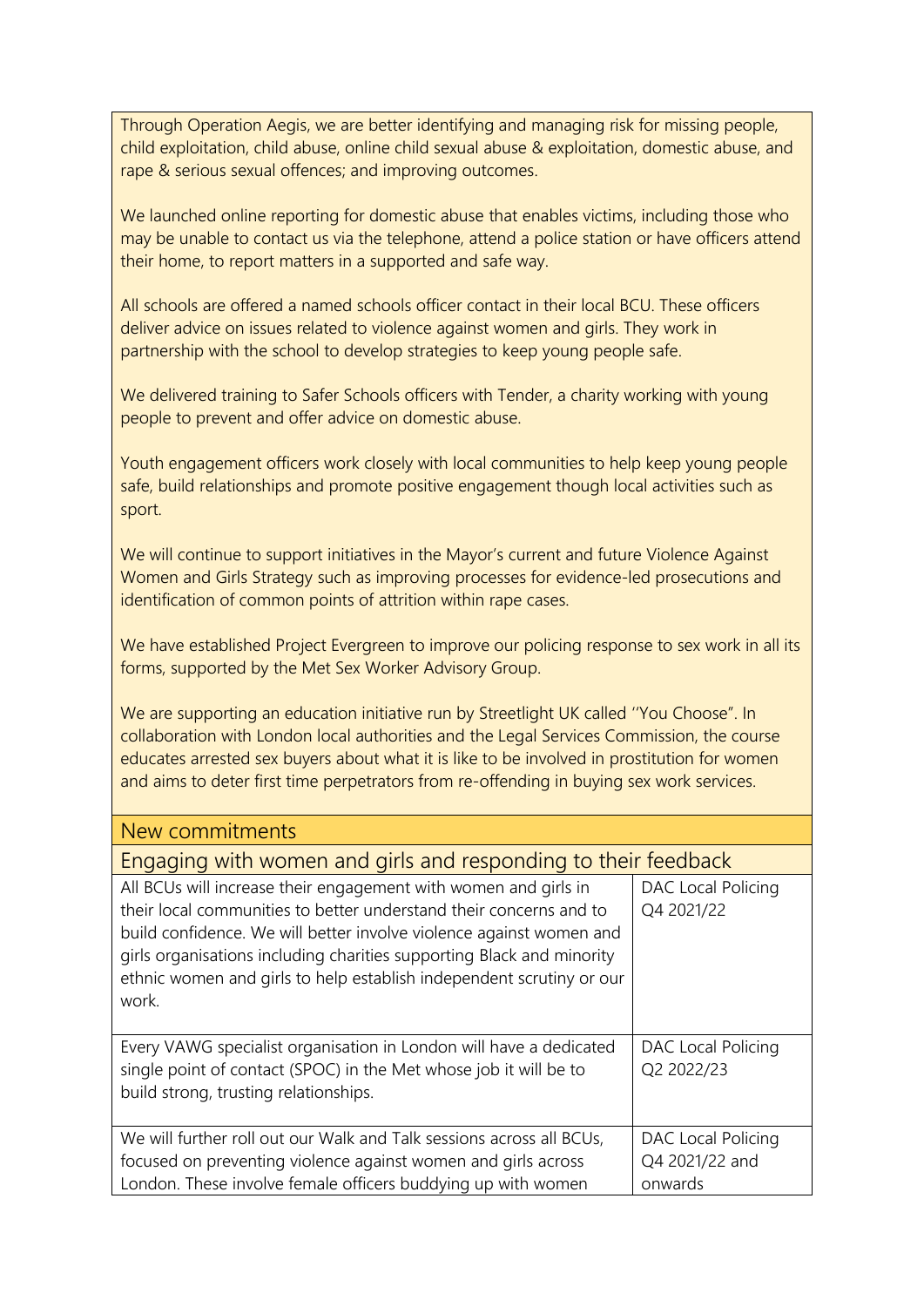| from within the community to walk the streets of London and hear<br>of their experiences, concerns and reflections. We will reach out and<br>actively encourage VAWG specialist organisations, charities and<br>victims/survivors of violence against women and girls to participate<br>in our Walk and Talk sessions.                                                                                           |                                                       |
|------------------------------------------------------------------------------------------------------------------------------------------------------------------------------------------------------------------------------------------------------------------------------------------------------------------------------------------------------------------------------------------------------------------|-------------------------------------------------------|
| All BCUS are now engaged with the promotion of the #StreetSafe<br>tool which allows members of the public to anonymously flag<br>specific areas where they don't feel safe so that we can better<br>respond to concerns.                                                                                                                                                                                         | DAC Local Policing<br>Q4 2021/21                      |
| Increasing prevention                                                                                                                                                                                                                                                                                                                                                                                            |                                                       |
| We will work with partners to improve our intelligence gathering in<br>relation to harmful practices, including female genital mutilation and<br>'honour' based crime, and its prevalence across London.                                                                                                                                                                                                         | Commander Public<br>Protection<br>Q4 2021/22          |
| Our officers will continue to be a key part of the Stalking Threat<br>Assessment Centre (STAC), following clear evidence that<br>demonstrates a reduction in offending for those supported through<br>the STAC programme.                                                                                                                                                                                        | Commander<br><b>Public Protection</b><br>Q4 2021/22   |
| Building on the success of a series of local police and community<br>'Innovation Hubs' pilots, we will roll out dedicated hubs across BCUs<br>to generate new ideas and practical solutions to prevent and tackle<br>violence against women and girls. This will bring police, public and<br>academia together.                                                                                                  | Commander Local<br>Policing<br>Q1 2022/23             |
| We commit that any new innovation will be subject to evaluation<br>and community consultation with those with an interest in violence<br>against women and girls.                                                                                                                                                                                                                                                | <b>AC Met Operations</b><br>Q1 2022/23 and<br>onwards |
| With MOPAC, we will carry out a dip sample of domestic abuse<br>incidents to ascertain how many resulted in multiple arrests, and to<br>determine how widespread the issue of counter-allegation might be.                                                                                                                                                                                                       | Commander Public<br>Protection<br>Q2 2022/23          |
| Improving victim care and support with partners                                                                                                                                                                                                                                                                                                                                                                  |                                                       |
| We will ensure vulnerable and intimidated victims are identified at<br>the earliest opportunity and an assessment made so measures can<br>be put in place to support them through the justice process. This will<br>include consideration of intersectionality, disproportionately affected<br>communities, those with disabilities, and victims with concerns/fears<br>in relation to their immigration status. | Commander<br>Investigations<br>Q4 2021/22             |
| We will trial a Victim's Need Assessment to help correctly identify<br>those who might need or be entitled to enhanced rights under the                                                                                                                                                                                                                                                                          | Commander<br>Investigations<br>Q4 2021/22             |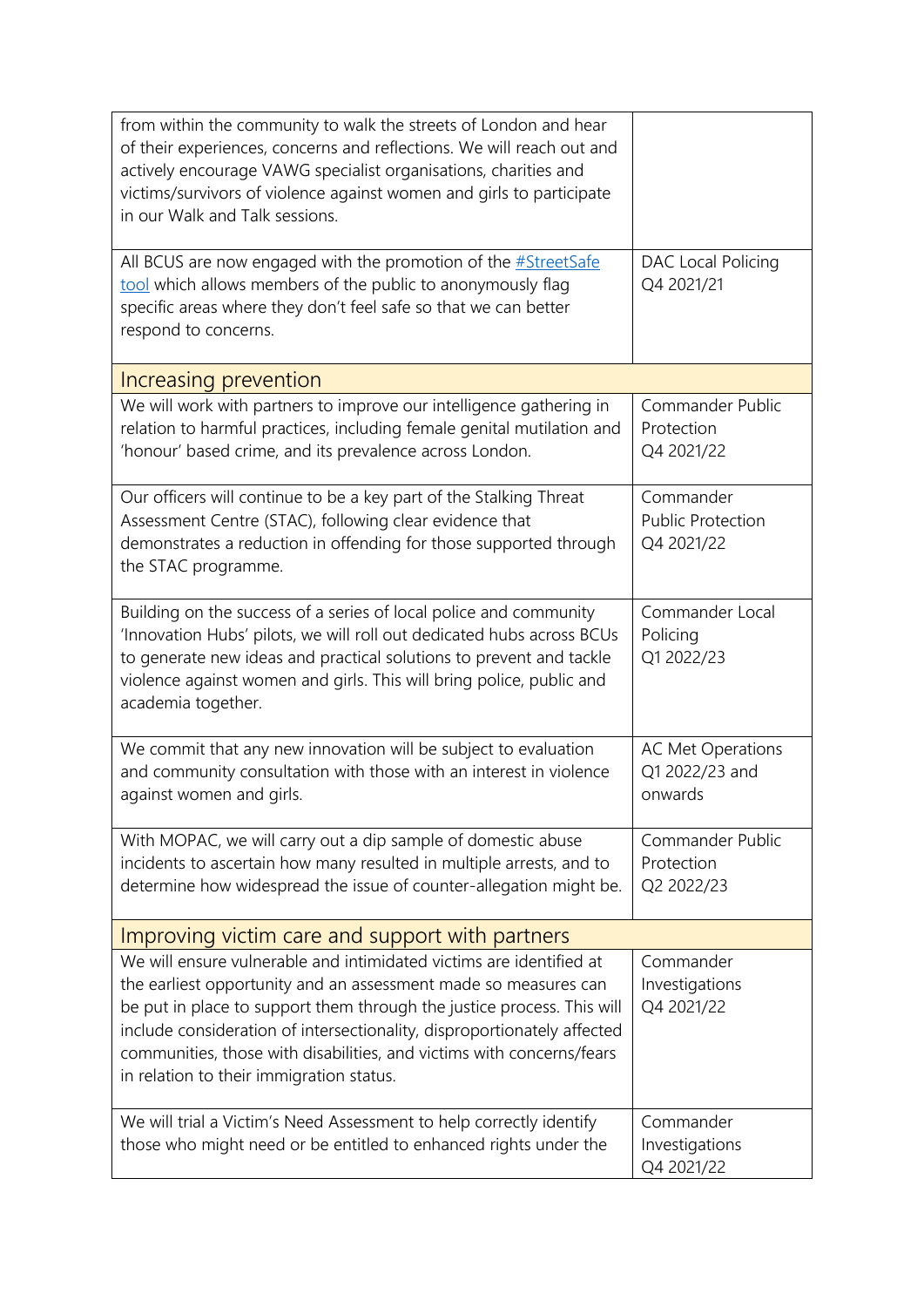| Victims' Code of Practice, and those entitled to Section 28 Special<br>Measures at the point of reporting an offence.                                                                                                                                                                                                                                                                                                 |                                               |
|-----------------------------------------------------------------------------------------------------------------------------------------------------------------------------------------------------------------------------------------------------------------------------------------------------------------------------------------------------------------------------------------------------------------------|-----------------------------------------------|
| We will work to increase the confidence of victims who are<br>concerned their immigration status may be used against them. We<br>will adhere to the Met/NPCC policy that individuals with uncertain<br>immigration status will be dealt with, first and foremost, as victims.<br>We are actively monitoring Home Office work to develop a migrant<br>victim protocol and will adopt this at the earliest opportunity. | Commander Criminal<br>Justice<br>Q4 2021/22   |
| We will continue to work with MOPAC on improving the support of<br>victims through the justice system, including exploration of options<br>to develop an integrated 'Victim Care Hub'.                                                                                                                                                                                                                                | Commander Criminal<br>Justice<br>Q1 2022/23   |
| A Victim Care Improvement forum has been established, and will<br>meet quarterly to hear a broad spectrum of views. It is made up of<br>volunteers representing the diverse communities of London.                                                                                                                                                                                                                    | Commander<br>Investigations<br>Q4 2021/22     |
| We will improve victim care by encouraging more people to access<br>Victim Support services. Each BCU will monitor performance and<br>uptake of services to ensure those who need support are given it, as<br>appropriate to their circumstances. We will seek support from<br>MOPAC to ensure commissioned victim services meet the needs of<br>all violence against women and girls victims in London.              | DAC Met Operations<br>Q4 2021/22              |
| Supported by MOPAC, we will survey victims of the most serious<br>crimes through the new High Harm Survey and use their feedback to<br>improve our service.                                                                                                                                                                                                                                                           | Commander Criminal<br>Justice<br>Q4 2021/22   |
| We will work with partners to consider how to increase the number<br>of Multi Agency Risk Assessment Conferences (MARACs), and how<br>we can improve information sharing and effective care for victims.                                                                                                                                                                                                              | Commander Public<br>Protection<br>Q1 2022/23  |
| We will ensure we capture data fully with regards to ethnicity and<br>protected characteristics to ensure we are effectively able to<br>understand the impact of violence against women and girls on<br>different communities and improve our response.                                                                                                                                                               | Director of Data<br>Q1 2022/23                |
| When it is brought forward, we will look to embed the Serious<br>Violence Duty across our work with partners                                                                                                                                                                                                                                                                                                          | Commander Violence<br>Reduction<br>Q4 2022/23 |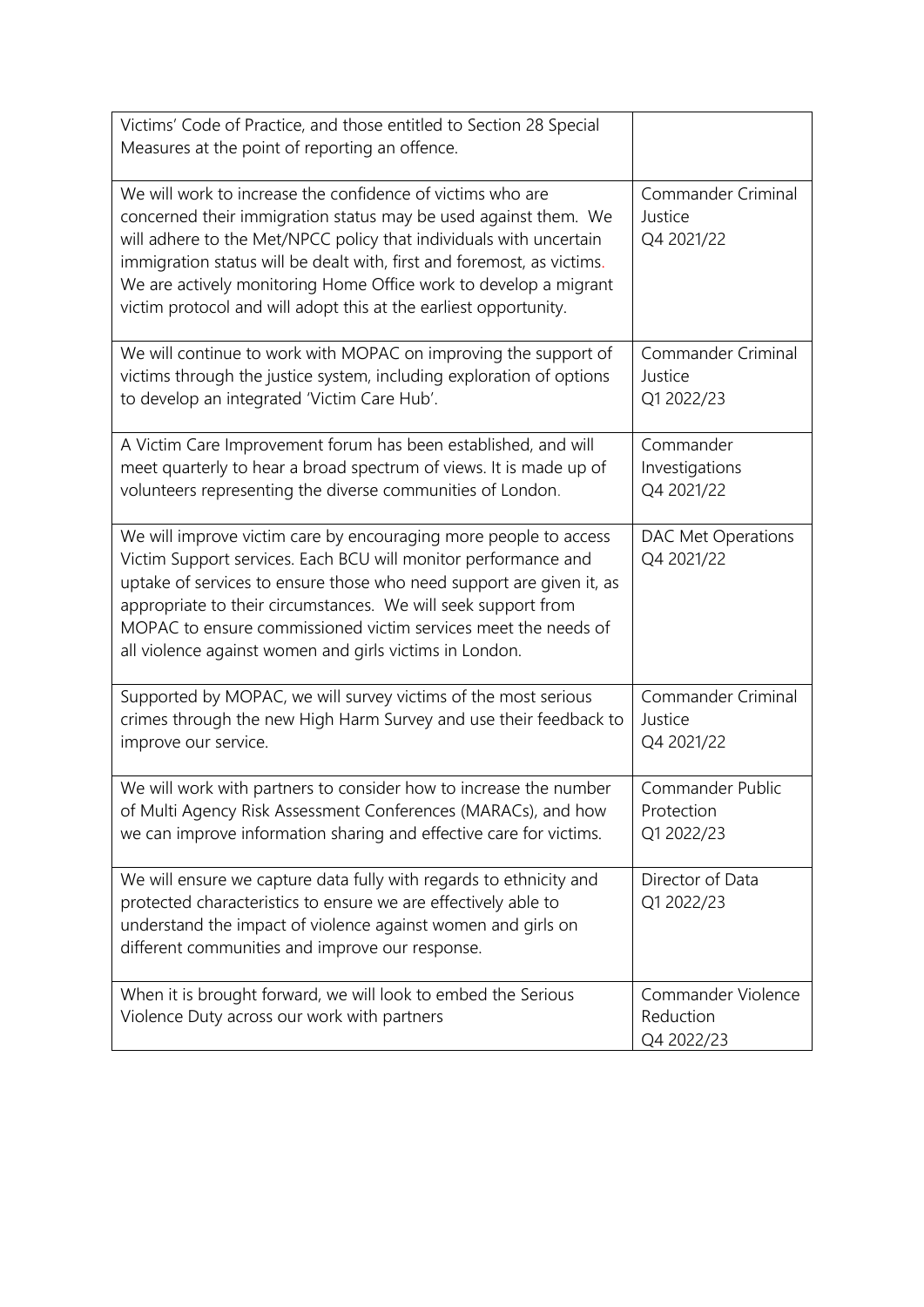# <span id="page-23-0"></span>4. Bringing perpetrators to justice and improving criminal justice outcomes for victims

### Our ambition

We want to bring more perpetrators of violence against women and girls to justice. Her Majesty's Inspectorate of Constabulary and Fire & Rescue Services stresses that a "whole system" response is required to tackle violence against women and girls offences and we will strengthen our links with partners to ensure the process is as effective as possible.

We will treat victims and witnesses with empathy and compassion, and without bias. We will work to address the concerns of victims, improving their experience, our service, investigations and outcomes.

We will work to reduce case attrition. The length of investigations, the impact of an investigation, particularly the intrusion of the examination of phones and other digital devices and media, as well as attending court can all affect victim and witness participation.

We will work with others in criminal justice on proposals for dedicated RASSO courts to help speed up prosecutions and make court proceedings less arduous for victims.

#### Recently implemented changes

We have a Public Protection Plan which focuses on five key areas; capacity, capability, leadership, governance and partnership activity. We will use the plan to deliver an improved service for victims and to improve our contribution to the criminal justice system.

We have a Rape Action Plan, working collaboratively with the CPS and criminal justice partners to increase justice for victims through improved case file quality, more effective case reviews (particularly of older cases), better training and better use of digital solutions to improve disclosure of evidence.

We have established Predatory Offender Units to carry out proactive operations against high harm offenders. Since launching in November 2020, these units have arrested more than 3,200 suspects, including 1,893 arrests for domestic abuse, 670 for sex offences, and 164 for child abuse. Justice outcomes for these units are substantial and improving.

We will continue to promote the use of body worn video to capture evidence quickly and to secure more convictions.

| New commitments                                                                   |            |
|-----------------------------------------------------------------------------------|------------|
| Targeting and managing perpetrators                                               |            |
| We will increase operational activity, including multi-agency operations          | Commander  |
| targeting domestic abuse perpetrators. This will include intensified weeks        | Public     |
| and days of action, mobilising local officers, and prioritising arrest enquiries. | Protection |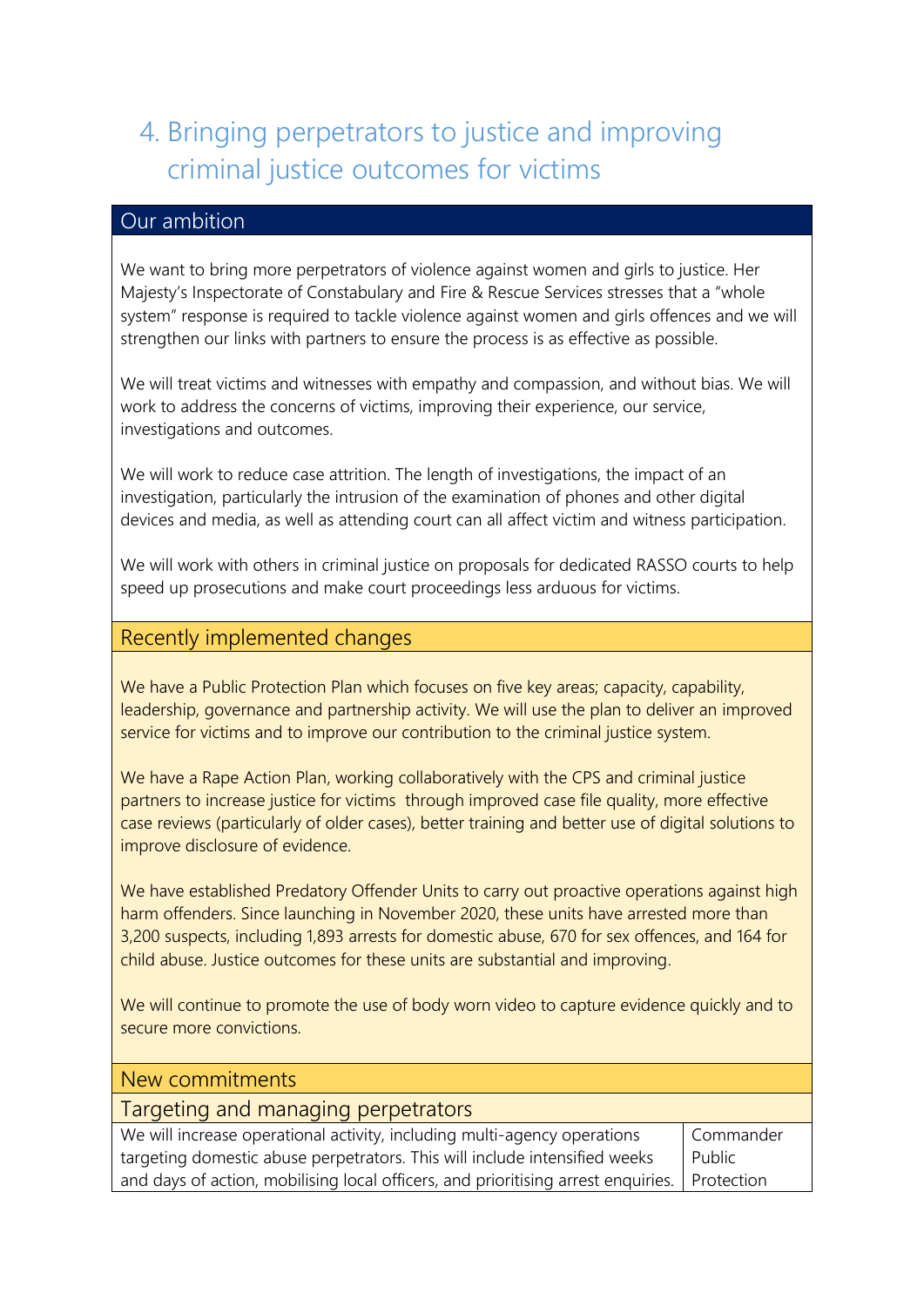|                                                                                                                                                                                                                                                                                                                                                                                                                                                                                                                                                                                                                                                                                                                                                                                                                                                                                                                                                                                                                                                                                                                                                                                 | Q4 2021/22                                      |
|---------------------------------------------------------------------------------------------------------------------------------------------------------------------------------------------------------------------------------------------------------------------------------------------------------------------------------------------------------------------------------------------------------------------------------------------------------------------------------------------------------------------------------------------------------------------------------------------------------------------------------------------------------------------------------------------------------------------------------------------------------------------------------------------------------------------------------------------------------------------------------------------------------------------------------------------------------------------------------------------------------------------------------------------------------------------------------------------------------------------------------------------------------------------------------|-------------------------------------------------|
| We will implement the NPCC National Domestic Abuse Best Practice<br>Framework to improve joint working with criminal justice partners to secure<br>better justice outcomes for victims, with a particular focus on dangerous<br>and serial perpetrators.                                                                                                                                                                                                                                                                                                                                                                                                                                                                                                                                                                                                                                                                                                                                                                                                                                                                                                                        | Commander<br>Public<br>Protection<br>Q4 2021/22 |
| We will use all legal means available to manage perpetrators effectively and<br>reduce the risk they pose, including:<br>increase the use of bail and protective orders, including Domestic<br>Violence Protection Orders, and Forced Marriage Orders, ensuring<br>robust follow up and action in response to any breach;<br>increase the use of Stalking Protection Orders (SPO), building upon<br>٠<br>the success already achieved (we are the highest user of SPOs<br>nationally);<br>work with others to effectively manage serial and dangerous<br>perpetrators, identifying the highest harm repeat perpetrators and<br>ensuring targeting of these individuals, using all resources at our<br>disposal to hunt down those posing the greatest threat;<br>help delivery of the Mayor's Office for Policing and Crime location<br>tagging system for high risk domestic abusers so we can monitor<br>them more effectively on their release from prison and improve the<br>safety of victims; and<br>support the expansion of the DRIVE domestic abuse offender<br>programme (challenging serial and high harm domestic abuse<br>perpetrators to change their behaviour). | Commander<br>Public<br>Protection<br>Q4 2021/22 |
| We will extend the Multi-Agency Tasking and Coordination (MATAC)<br>approach seen elsewhere in the UK and consider viability for the Met.                                                                                                                                                                                                                                                                                                                                                                                                                                                                                                                                                                                                                                                                                                                                                                                                                                                                                                                                                                                                                                       | Commander<br>Public<br>Protection<br>Q4 2021/22 |
| Improving response and investigation                                                                                                                                                                                                                                                                                                                                                                                                                                                                                                                                                                                                                                                                                                                                                                                                                                                                                                                                                                                                                                                                                                                                            |                                                 |
| As a pathfinder force on Operation Bluestone, we have been working with<br>the Mayor's Office for Policing and Crime, the National Police Chiefs'<br>Council, academia and the Home Office to better understand how we<br>should be approaching our response to rape cases. Having accepted all of<br>the recommendations from the Bluestone work, we will consider in what<br>way Operation Soteria, the Government response to rape, might be used in<br>the Met, to transform further our response, including strengthening<br>investigations with improved victim engagement and treatment through<br>the courts, with suspect-focused investigation, and with particular attention<br>to repeat offending suspects.                                                                                                                                                                                                                                                                                                                                                                                                                                                        | Commander<br>Public<br>Protection<br>Q4 2021/22 |
| We are investing over £13m to improve and speed up the gathering and<br>analysis of digital evidence which includes the recruitment of over 100<br>technical staff.                                                                                                                                                                                                                                                                                                                                                                                                                                                                                                                                                                                                                                                                                                                                                                                                                                                                                                                                                                                                             | Director of<br>Forensics<br>Q1 2022/23          |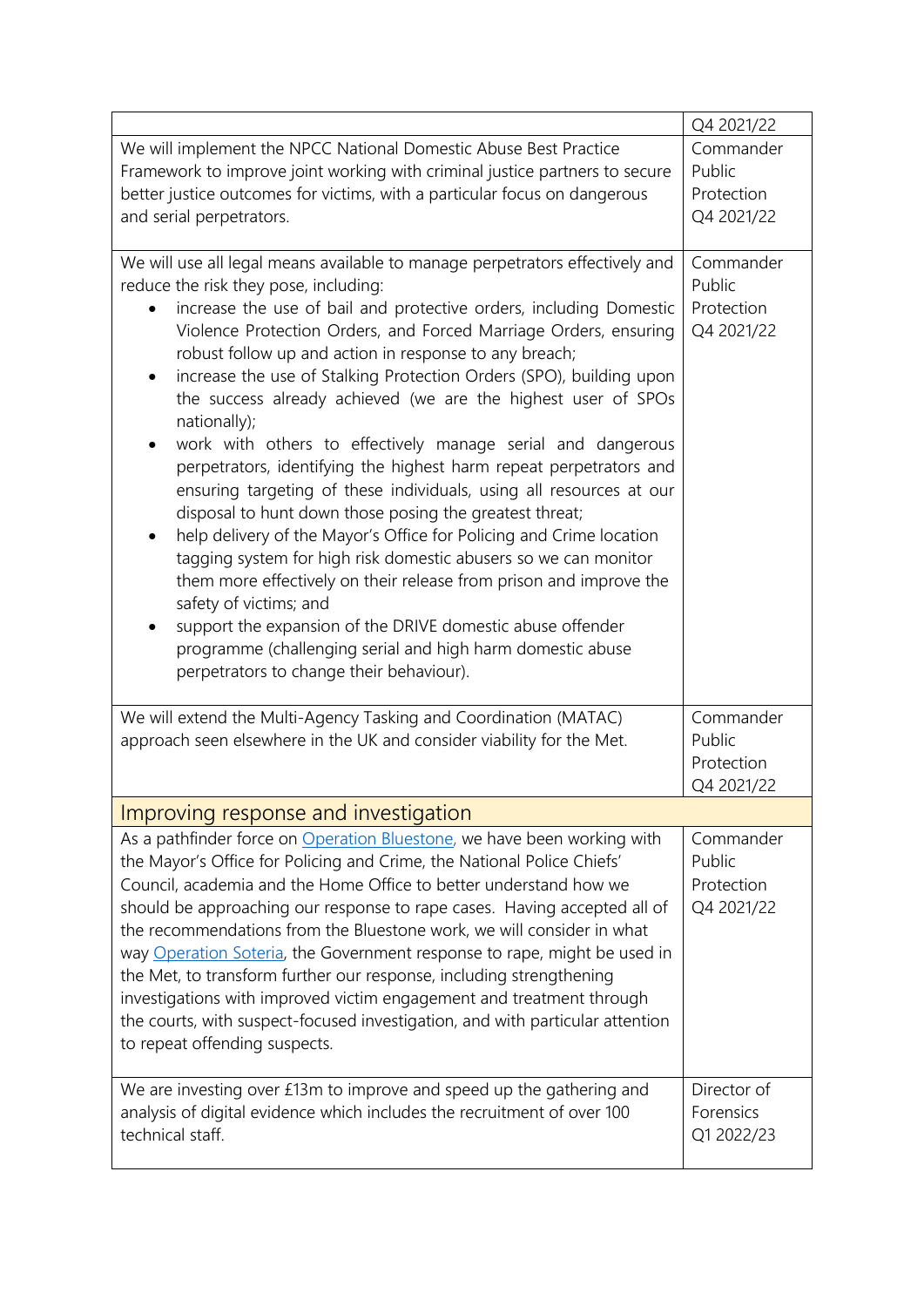| We are extending teams of Digital Media Investigators and Digital Forensic<br>staff on each BCU to improve the skills of officers to better capture and use<br>digital evidence, and improve timeliness so that a victim is not left without a<br>phone for more than 24 hours. This will also ensure compliance with<br>forensic regulatory standards and data protection requirements to provide<br>reassurance that a victim's privacy is a priority. | Commander<br>Investigations<br>Q4 2021/22       |
|----------------------------------------------------------------------------------------------------------------------------------------------------------------------------------------------------------------------------------------------------------------------------------------------------------------------------------------------------------------------------------------------------------------------------------------------------------|-------------------------------------------------|
| We will conduct an end-to-end process review of domestic abuse<br>investigations (in conjunction with London Criminal Justice Board) to<br>identify how we can increase successful prosecutions.                                                                                                                                                                                                                                                         | Commander<br>Public<br>Protection<br>Q1 2022/23 |
| Measuring performance                                                                                                                                                                                                                                                                                                                                                                                                                                    |                                                 |
| We will use the recently published national Criminal Justice System<br>scorecards to help us look at our performance data. The scorecards will<br>help to increase transparency, and help us to improve timeliness, increase<br>victim engagement and improve the quality of justice earned.                                                                                                                                                             | Commander<br>Criminal<br>Justice<br>Q1 2022/23  |
| We will adopt all recommendations of the NPCC VAWG framework and<br>improve the supervision of VAWG investigations.                                                                                                                                                                                                                                                                                                                                      | Commander<br>Criminal<br>Justice<br>Q1 2022/23  |
| Working in line with new NPCC guidance, we will establish greater scrutiny<br>to better understand cases which can prove difficult to take to trial, such as<br>those with evidential difficulties or where the victim feels unable to support<br>further action.                                                                                                                                                                                        | Commander<br>Criminal<br>Justice<br>Q1 2022/23  |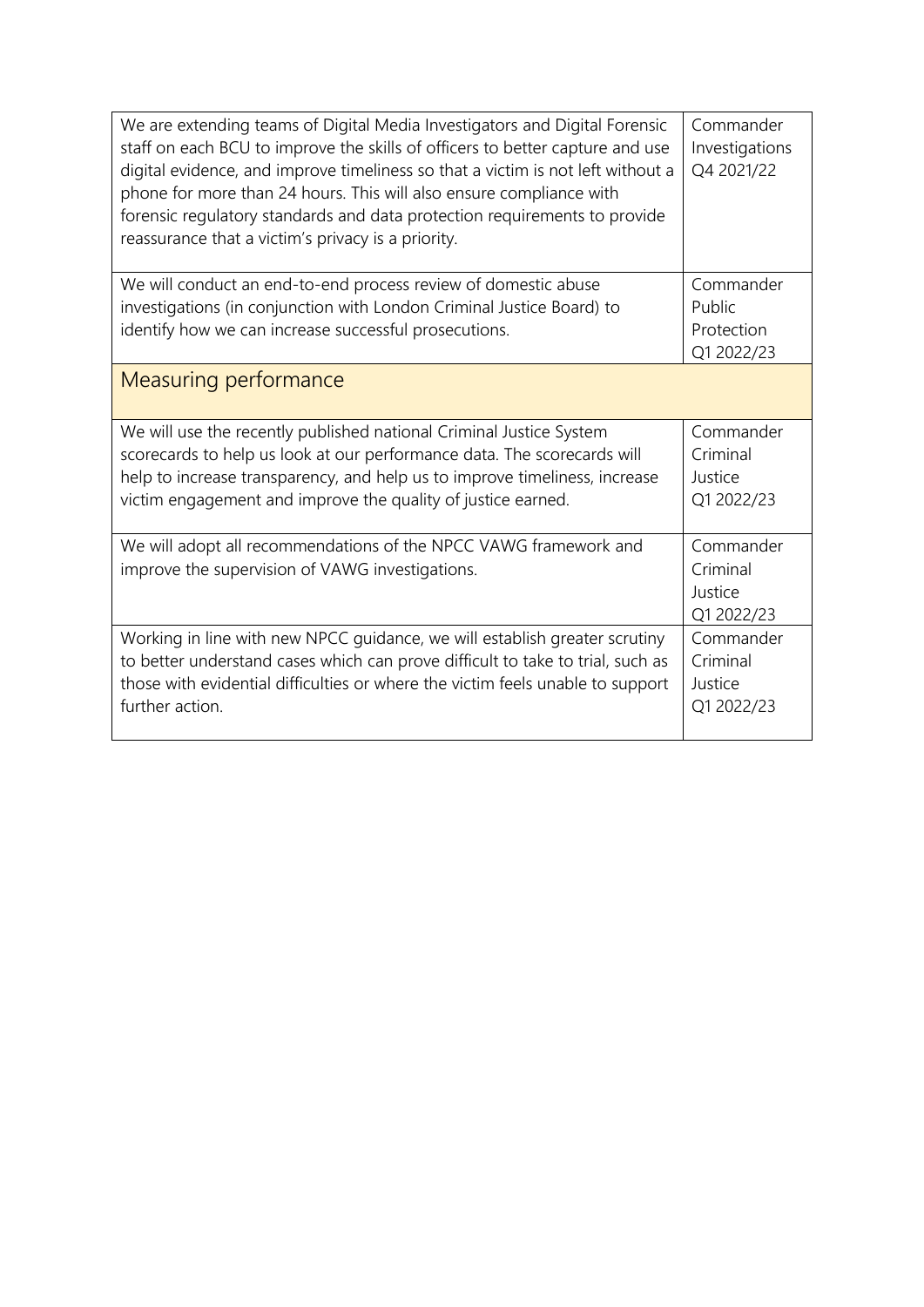### <span id="page-26-0"></span>5. Delivering the plan

This section sets out how we will deliver the plan and describes how it fits with the national work to tackle violence against women and girls which involves partners in many sectors.

The Met has an ambitious strategy, Met Direction, which defines our priorities and performance objectives. Our top operational priority remains bearing down on violence, of which violence against women and girls is an important part. The Commissioner is accountable for the delivery of our strategy and is overseen by the Mayor of London and the Mayor's Office for Policing and Crime. The Home Secretary chairs a National Policing Board, which monitors policing performance across the country, and there is an established inspection and audit regime. In addition, the Independent Office for Police Conduct oversees the police complaints system in England and Wales, and sets the standards by which the police should handle complaints.

#### <span id="page-26-1"></span>How we will deliver this action plan

The Met Management Board, chaired by the Commissioner, will drive progress against the objectives set out in this plan.

The Met's Rebuilding Trust work is overseen via a specific Rebuilding Trust Management Board. The governance of our work on violence against women and girls, STRIDE and Rebuilding Trust is closely aligned, and the Management Board leads provide joint updates to Performance Board to ensure coordination and join up.

The Assistant Commissioner leading delivery of this plan has established an oversight group to ensure coordination and effective prioritisation of objectives across the Met.

Achievement against objectives and key metrics will be scrutinised by the Performance Board, chaired by the Deputy Commissioner.

Beneath these meetings, every Met area of business will actively monitor performance and report upon key metrics and objectives from Chief Officer level through to local units and teams. Significant milestones will be tracked through our Business Plan; updates against this plan are published quarterly. Key activity to tackle violence against women and girls will be embedded within tasking meetings from force level to local tasking and weekly violence meetings.

Relevant objectives and metrics will be reported to other strategic boards including the Met Management Board for Inclusion, Diversity and Engagement, which oversees the delivery of our work on race, inclusion and diversity, the Public Protection Improvement Board, the BCU weekly violence meetings, and the Deputy Commissioner's HeforShe forum and other relevant meetings.

We understand the strong synergy between these different pieces of work across the Met, in particular Rebuilding Trust, STRIDE and our work on violence against women and girls. The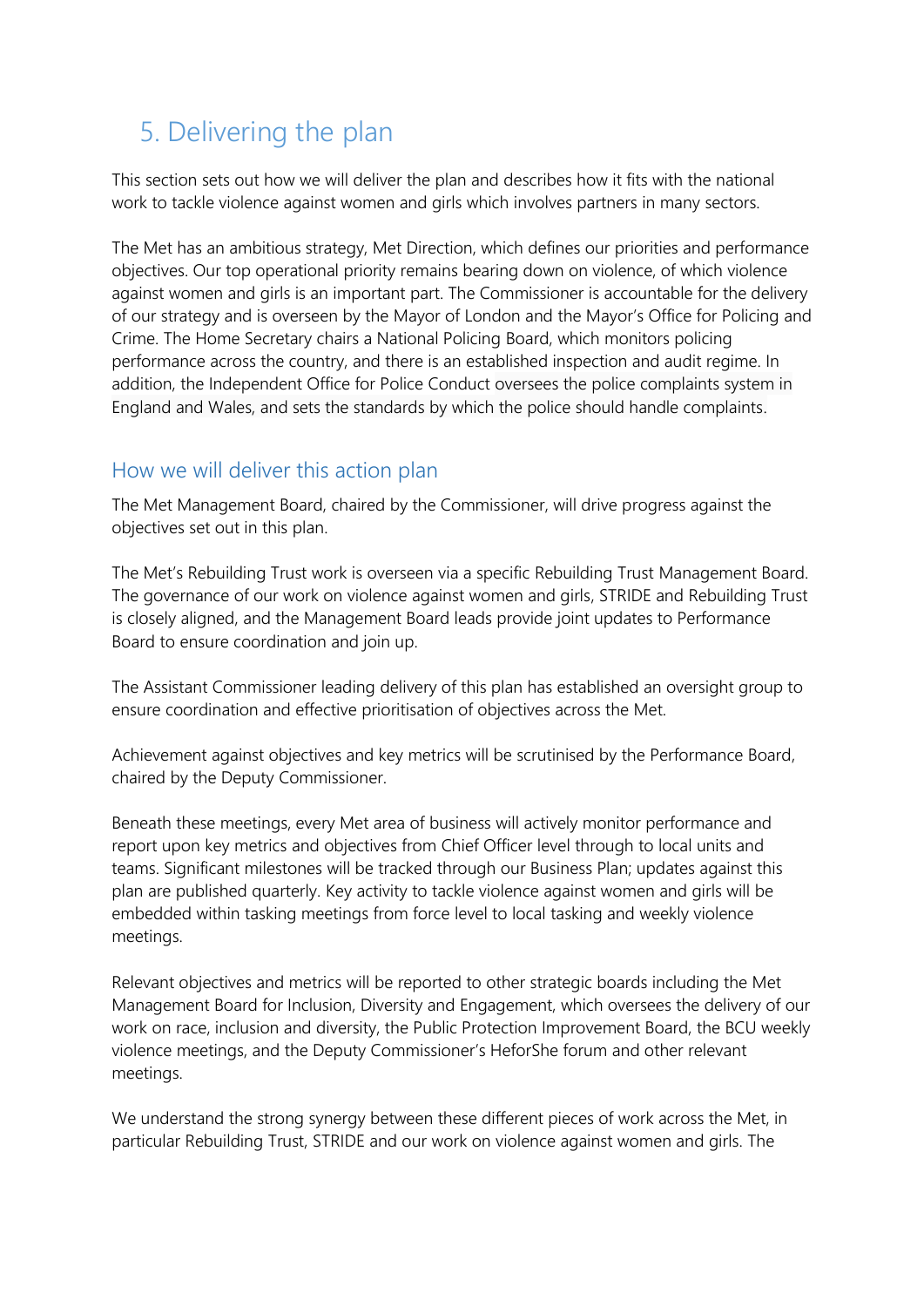projects' strategic leaders work together to ensure we maximise the Met's collective aims and improvements.

The Commander responsible for Public Protection attends the Mayor's Office for Policing and Crime-led VAWG Board, supported by a cross section of partners and charities supporting victims and survivors, where progress will be shared with partners.

We will regularly review our action plan to ensure it takes forward new recommendations as they are published. We will commit to publishing an update in six months' time.

#### <span id="page-27-0"></span>Performance Framework

Our performance framework charts the key aspirations for delivery of our strategy, the Met Direction. It is updated annually and driven by Performance Board, which is chaired by the Deputy Commissioner.

We welcome the NPCC's Delivery Framework and central Government's criminal justice system scorecards. We will ensure these are incorporated alongside the Met's own performance framework.

The 2022/23 Performance Framework contains a number of key aspirations relevant to this plan, including ambitions to increase our detection rates for domestic abuse, rape and serious sexual assaults, as well as reducing the number of cases in these crime types in which the victim no longer wishes to proceed with a prosecution.

We will closely monitor our work on Violence Against Women and Girls against these aspirations.

| Indicator                                                                                                                | Aspiration                                            |  |
|--------------------------------------------------------------------------------------------------------------------------|-------------------------------------------------------|--|
| Reducing crime and improving investigations                                                                              |                                                       |  |
| Number of homicide victims                                                                                               | Reduction from the 2021/22 baseline                   |  |
| Percentage of detections for domestic abuse                                                                              | 30 per cent detection rate                            |  |
| Percentage of detections for rape offences                                                                               | 10 per cent detection rate                            |  |
| Total number of wanted high-harm offenders<br>on the database used to record information<br>about wanted offenders, EWMS | Reduce by 10 per cent from the 2021/22<br>baseline    |  |
| Use of body worn video to deployed domestic<br>abuse calls                                                               | 90 per cent usage                                     |  |
| Number of cases closed with outcome code 14<br>(evidential difficulties - suspect not identified;                        | Reduction to 32 per cent of outcomes by<br>crime type |  |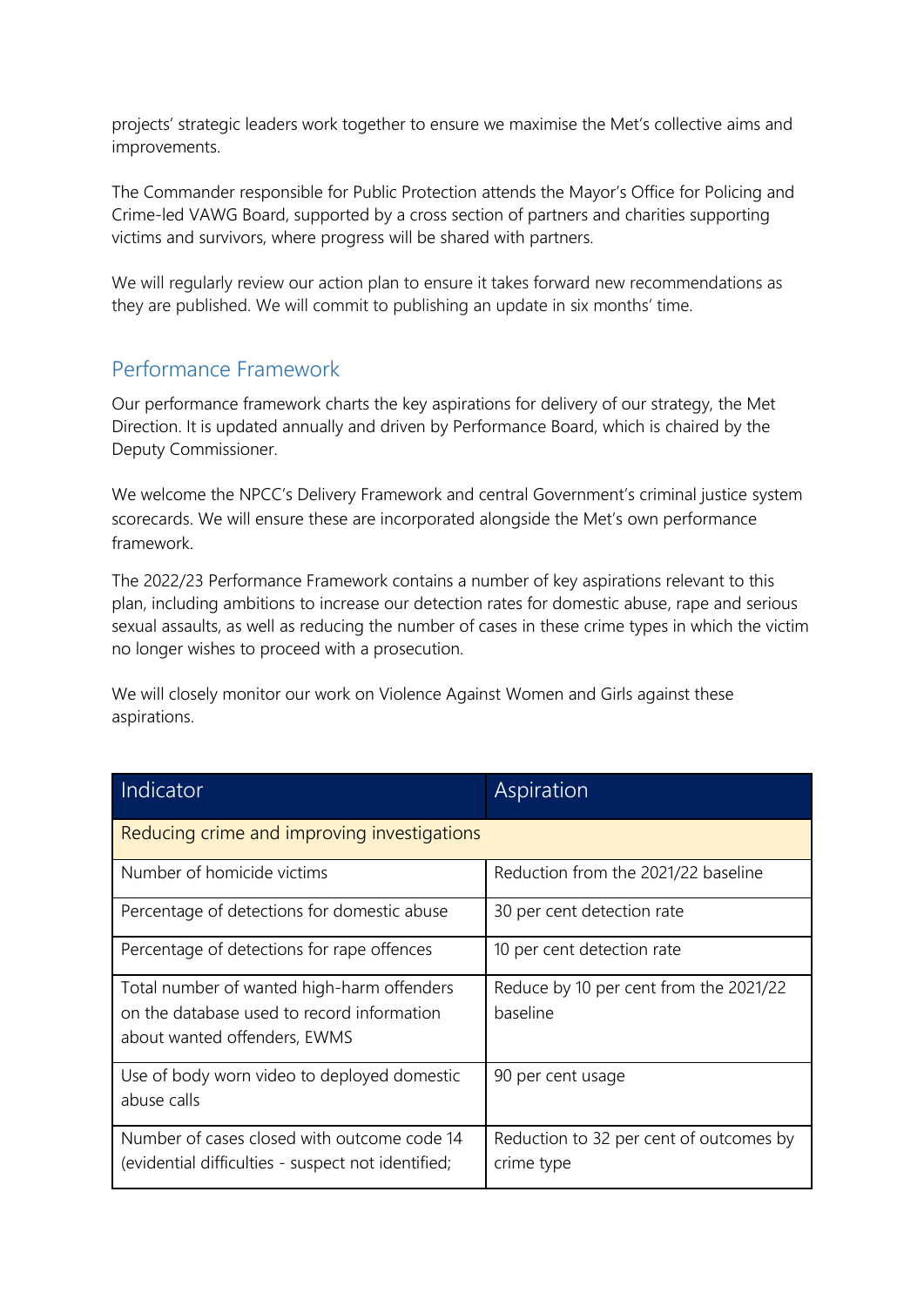| victim does not support further action) for<br>priority crime types (domestic abuse; rape and<br>serious sexual assault offences; violence against<br>the person)              |                                                                                                                                   |  |
|--------------------------------------------------------------------------------------------------------------------------------------------------------------------------------|-----------------------------------------------------------------------------------------------------------------------------------|--|
| Number of cases closed with outcome code 15<br>(victim supports police action but evidential<br>difficulties prevent further action)                                           | Establishing baseline                                                                                                             |  |
| Number of cases closed with outcome code 16<br>(evidential difficulties - suspect identified; victim<br>does not support further action) for the same<br>priority crime types. | Reduction to 32 per cent of outcomes by<br>crime type                                                                             |  |
| Increasing trust and confidence, and victim satisfaction                                                                                                                       |                                                                                                                                   |  |
| Response to public attitude survey: "The Met<br>treat everyone fairly regardless of who they are."                                                                             | Increase from 2021/22 baseline                                                                                                    |  |
| Response to public attitude survey: "The police<br>can be relied on to be there when you need<br>them."                                                                        | Increase from 2021/22 baseline                                                                                                    |  |
| Response to public attitude survey: "The<br>Metropolitan Police Service is an organisation<br>that I can trust"                                                                | Increase from 2021/22 baseline                                                                                                    |  |
| Overall victim satisfaction (user satisfaction<br>survey)                                                                                                                      | Increase from 2021/22 baseline                                                                                                    |  |
| Increasing representation within the Met                                                                                                                                       |                                                                                                                                   |  |
| Representative recruitment (gender)                                                                                                                                            | Increase proportion of female police<br>officers in all intakes to 40 per cent from<br>April 2022                                 |  |
| Retention                                                                                                                                                                      | Female attrition rates for voluntary leavers<br>are equal to or better than the rates for<br>male leavers (baseline 1.9 per cent) |  |
| Increasing female officers and staff engagement                                                                                                                                |                                                                                                                                   |  |
| Response to the staff survey: "There are good<br>career opportunities for me at the Met"                                                                                       | Increase from 2021/22 baseline                                                                                                    |  |
| Response to the staff survey: "I would<br>recommend the Met as an attractive place to<br>work"                                                                                 | Increase from 2021/22 baseline                                                                                                    |  |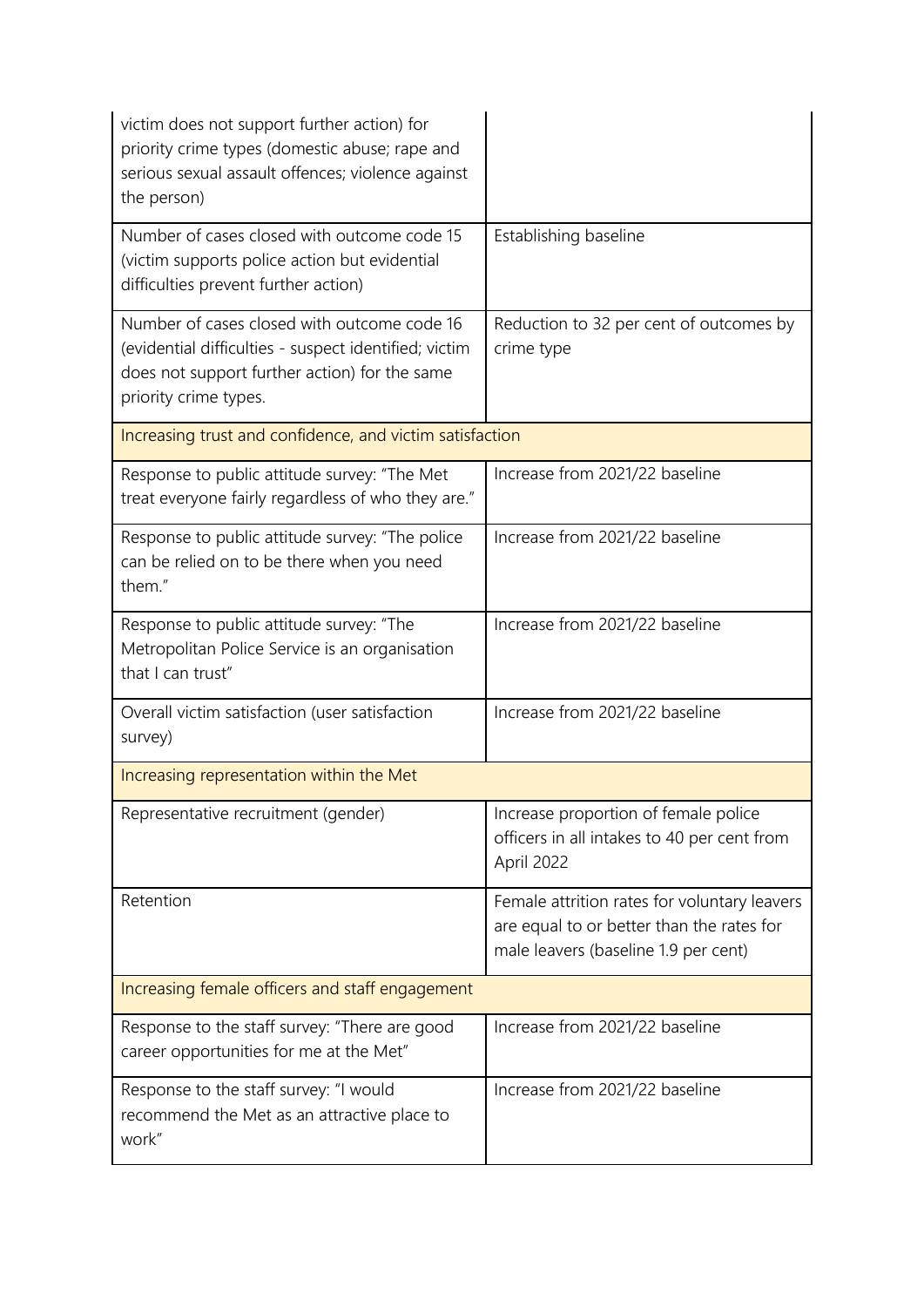| Response to the staff survey: "I feel confident to<br>challenge inappropriate behaviour if necessary" | Increase from 2021/22 baseline |
|-------------------------------------------------------------------------------------------------------|--------------------------------|
| Dealing with unacceptable behaviour                                                                   |                                |
| Increase reporting of inappropriate behaviour:                                                        | Increase from 2021/22 baseline |
| Number of Right Line reports received from<br>MPS officers and staff                                  |                                |
| Number of grievances raised from MPS officers<br>and staff                                            |                                |
| Improve timeliness of investigations: Time to<br>deal with misconduct cases                           | Reduction from the baseline    |
| Completion of Op Signa training for all officers<br>and staff                                         | 95% completion by March 2023   |

Where the performance indicators are not gender specific, we will – where possible - monitor achievement and differential in terms of gender. For example, we will carefully consider any differences between men and women for victim satisfaction.

We will monitor, by gender, Public Attitude survey responses on areas such as "*how safe do you feel walking alone in your local area at dark*" or "*to what extent do you feel domestic abuse / sexual assault or sexual violence is a problem in your local area*". We will also continue to pay close attention to our staff survey results including questions such as "*I feel confident to challenge inappropriate behaviour"* and "*If necessary, inappropriate behaviour is dealt with*".

We will also take account of the violence against women and girls-related outcomes and performance measures set out in the Mayor's Police and Crime Plan 2022-2025, such as measuring reduction in repeat victimisation for domestic abuse, sexual violence and violence against women and girls, and reducing reoffending for the most violent perpetrators including for domestic abuse and sexual violence.